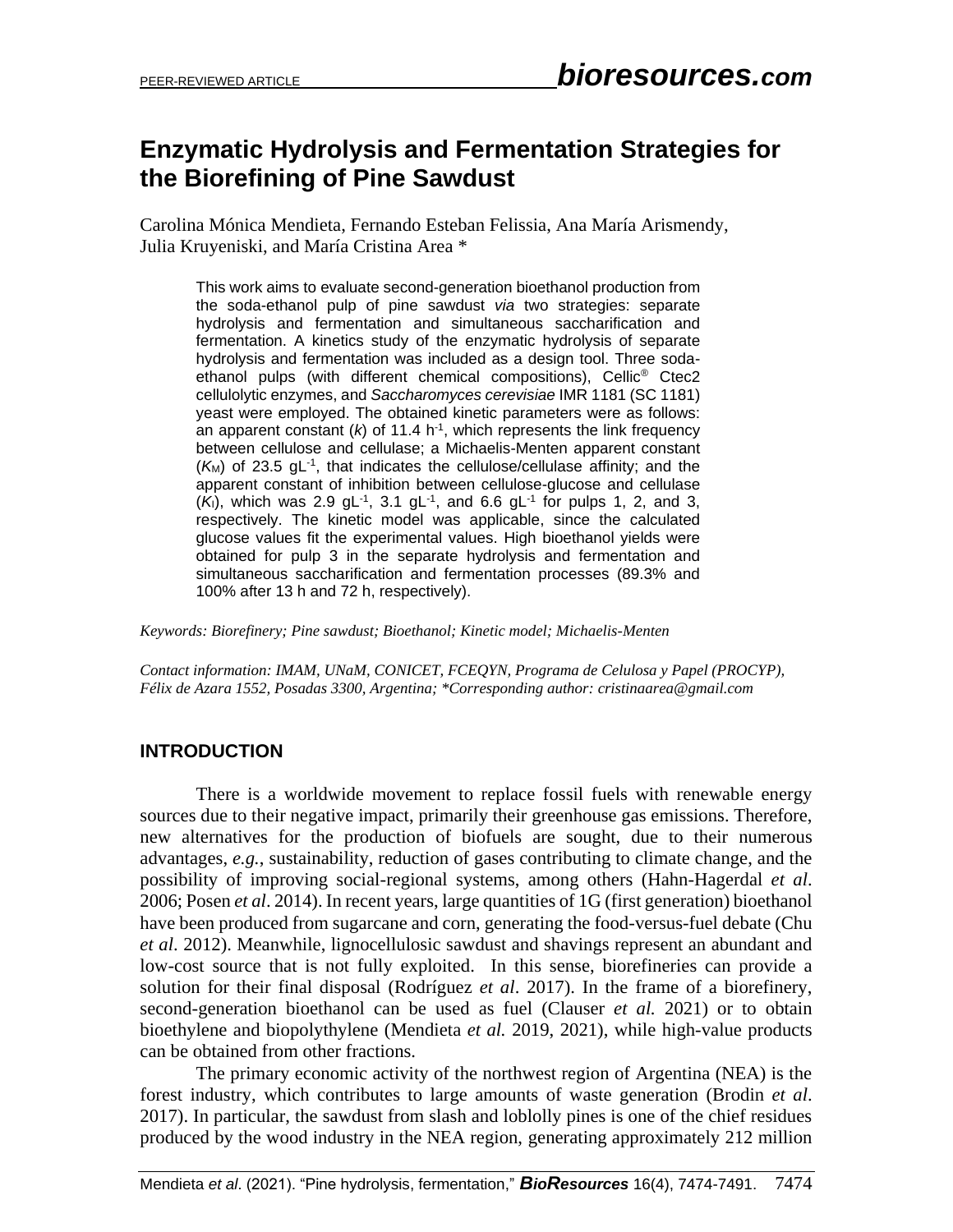tons of this wood waste in 2018 (Laharrague 2018).

Cellulose is the most abundant organic component of lignocellulosic biomass. It is also a virtually inexhaustible source of renewable bioenergy (Alzate and Toro 2006). Thus, the hydrolysis of cellulose has gained considerable interest in the past decades because it can provide glucose, which serves as a raw material for bioethanol and other chemical products (Yang *et al.* 2011). In addition, the acid-catalyzed hydrolysis process is faster and more effective than the enzymatic one. However, enzymatic hydrolysis is preferred for bioethanol production because it offers a bioconversion process under milder operating conditions (Hou *et al*. 2019).

Due to its high selectivity and efficiency, biochemical conversion is the usual technique for producing bioethanol from lignocellulosic materials (Vallejos *et al*. 2017). Biomass pretreatment is required in 2G bioethanol production to reduce the lignin content, which inhibits the access of enzymes to the material (Vallejos *et al*. 2017). Besides, it releases the cellulose present in the lignin-carbohydrate matrix, which facilitates depolymerization of the carbohydrates to produce simple sugars *via* enzymatic hydrolysis and glucose fermentation to bioethanol (Zhu *et al*. 2011).

The pretreatment is selected according to the physical and chemical characteristics of the raw material. Organosolv pretreatments have been especially studied for pine because most lignin and hemicelluloses are dissolved in the process, facilitating biomass fractionation (Sannigrahi *et al*. 2010). Soda-ethanol pretreatment improves the hydrolysis performance, since alkali is one of the most effective agents for biomass swelling (Kruyeniski *et al*. 2019). Extracting the highest lignin amount possible and opening the pores of the fibers increases the accessibility of the enzymes in the remaining components for the subsequent processing steps (Araque *et al*. 2008; Yu *et al*. 2011). In addition, their extraction increases the surface area, which facilitates the accessibility of enzymes and improves the enzymatic conversion (Area and Vallejos 2012; Das *et al*. 2019).

Enzymatic hydrolysis follows the pretreatment. It is a catalytic process in which enzymes act synergistically to produce glucose monomers by bond cleavage between polysaccharides (Taherzadeh and Karimi 2007). It is carried out under mild conditions (generally at a pH of 4.5 to 5.0 and at temperatures between 40 to 50  $^{\circ}$ C) (Chang and Holtzapple 2000; Yang and Fang 2015).

The kinetic model of enzymatic hydrolysis plays a relevant role in describing the performance and attributes of the process and can easily be used to control and predict the results (Cekmecelioglu and Uncu 2013). In addition, a kinetic model for the bioconversion process that appropriately describes the enzymatic reaction is essential for the reactor design (Yang and Fang 2015). The Michaelis–Menten model is one of the best-known approaches to enzyme kinetics in biochemistry (Tomczak and Węglarz-Tomczak 2019). Its equation is valuable because it provides a tool for understanding enzymatic reactions (Roskoski 2015). Furthermore, setting the kinetic reaction velocity is necessary to obtain the fundamental parameters that describe the model (Li *et al*. 2004).

Following the saccharification, fermentation with yeasts is traditionally performed with *Saccharomyces cerevisiae*. It is the most used microorganism in industrial fermentation due to its capability for efficiently fermenting glucose to bioethanol. This yeast is considered a GRAS (generally recognized as safe) and an effective microorganism because of its high productivity, tolerance to ethanol, workable acidic pH range, and temperature range, between 25 and 35 °C (Olsson and Hahn-Hägerdal 1996).

The usual strategies are separate hydrolysis and fermentation (SHF) and simultaneous saccharification and fermentation (SSF) (Balat 2011). In the first method,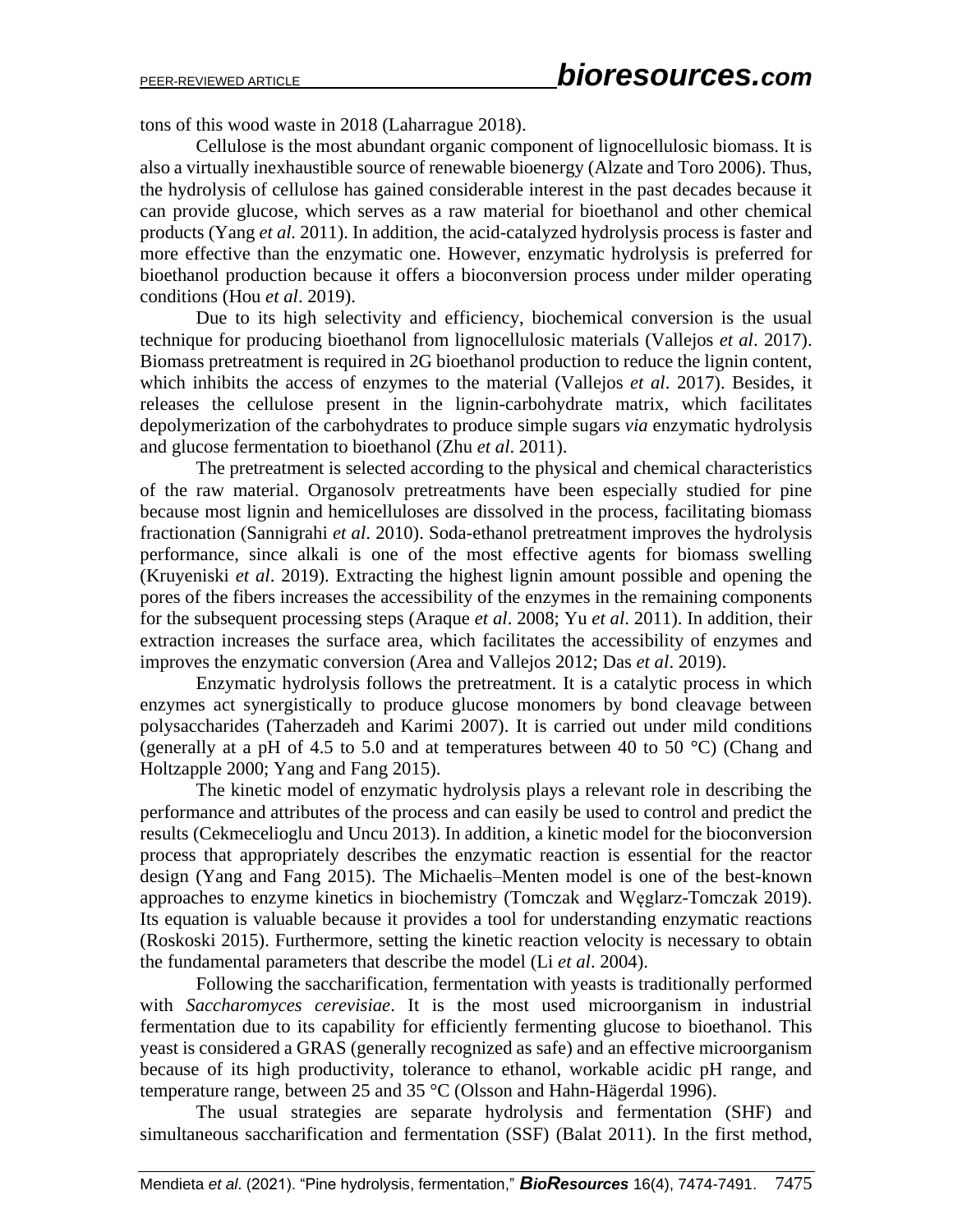both stages are carried out separately under their optimum conditions. Such an approach has the disadvantage of generating inhibition products, *e.g.*, glucose for hydrolysis and ethanol for fermentation (Araque *et al*. 2008). In the simultaneous process, both hydrolysis and fermentation are carried out in a single reactor. Its primary advantage is that the glucose produced during hydrolysis is immediately consumed by the yeasts, avoiding sugar accumulation, and reducing possible bacterial contamination (Area and Vallejos 2012). In addition, the cost is reduced due to the use of a single reactor, making the processing more efficient (Arismendy *et al*. 2018).

This work aims to evaluate second-generation (2G) bioethanol production using both fermentation strategies, *i.e.*, separate hydrolysis and fermentation (SHF) and simultaneous hydrolysis and fermentation (SSF), with soda-ethanol pine sawdust pulps, including a kinetics study of the enzymatic hydrolysis in SHF as a design tool. In addition, this study offers tools for deciding which process to use according to the available equipment.

## **EXPERIMENTAL**

## **Materials and Methods**

The industrial sawdust mix of *Pinus elliottii* and *Pinus taeda* was provided by a sawmill in Misiones, Argentina.

The soda-ethanol pretreatment was selected considering the physical and chemical characteristics of the raw material to extract the lignin and hemicelluloses. The conditions were chosen based on preliminary results to obtain pulps with different lignin contents. Three soda-ethanol pulps with different chemical compositions were used to assess the suitability of the applied treatments and the kinetic model.

The operating conditions of the soda-ethanol pretreatment were as follows: a liquorto-wood ratio (L:W) of 5.44:1, a maximum temperature of 170  $^{\circ}$ C, a time-to-maximum temperature of 60 min, and the EtOH:H<sub>2</sub>O ratio (35% to 65% v/v) was constant in all cases. The variable conditions, the NaOH (% w/w) and time, were as follows: 19.0% w/w and 60 min for experiment 1 (pulp 1); 19% w/w and 100 min for experiment 2 (pulp 2), and 23.3% w/w and 140 min for experiment 3 (pulp 3).

Cellic® CTec2 commercial enzymes provided by Novozymes were used for the enzymatic hydrolysis. The strains of *Saccharomyces cerevisiae* IMR 1181 (SC 1181) applied during the fermentation process were donated by a research center, the Institute of Modeling and Technological Innovation IMIT (UTN-CONICET), Resistencia, Argentina.

### **Characterization of the Substrate and Hydrolysates**

Sawdust's chemical composition was determined in previous work (Imlauer *et al.* 2021). Pine sawdust and pulps (substrate) were characterized according to NREL (National Renewable Energy Laboratory) standards, including total solid and moisture (NREL/TP-510-42621) (Sluiter *et al*. 2008), and structural carbohydrates, and lignin (NREL/TP-510- 42618) (Sluiter *et al*. 2004). HPLC with a SHODEX SP810 column was used to determine the carbohydrates content (glucan, xylan, mannan, galactan, and arabinan) in the pretreated material. The operational conditions used were water as eluent, 0.6 mL/min, 85 °C, and refractive index detector.

The quantification of the homopolymers, *i.e.*, glucans, xylans, galactans, mannans, and arabinans in the solid portion was carried out by multiplying sugars by the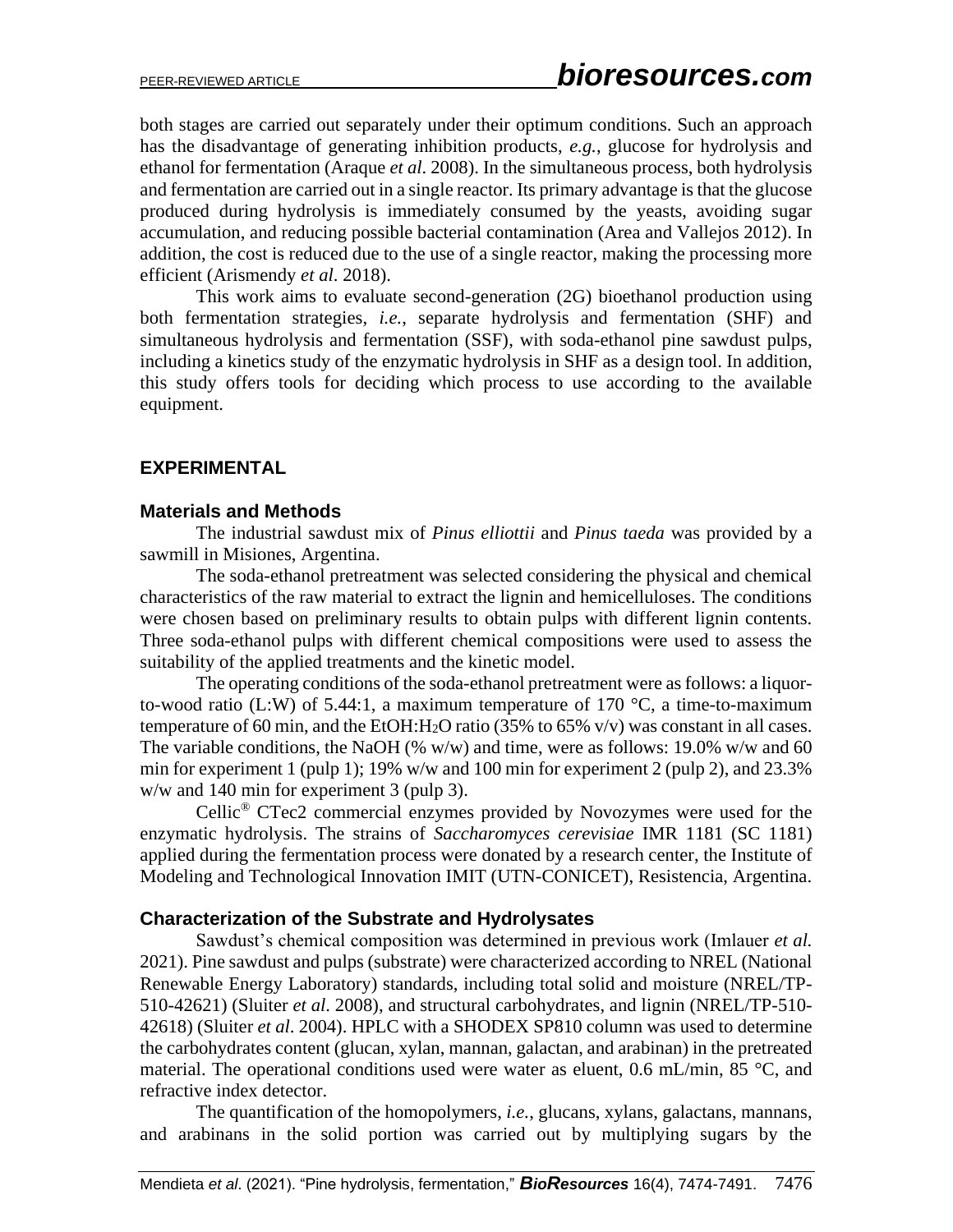stoichiometric factors of hydrolysis, *i.e.*, 0.88 (132/150) for sugars with five carbons (xylose and arabinose) and 0.90 (162/180) for sugars with six carbons (glucose, mannose, and galactose).

The quantification of glucose, total sugars, and bioethanol was carried out *via* HPLC liquid chromatography (Waters Corp., Milford, MA), using an AMINEX-HPX97H column (BIO-RAD) with the following chromatographic conditions: an eluent of 4 mM of H<sub>2</sub>SO<sub>4</sub>, a flow of 0.6 mL/min, a temperature of 35 °C, and a refractive index detector and diode array.

## **Enzymatic Hydrolysis**

#### *Separate hydrolysis and fermentation (SHF) strategy*

The cellulase activity was determined in terms of "filter paper units" (FPU) according to the NREL/TP-510-42628 standard (Adney and Baker 2008) and by βglucosidase (EC 3.2.1.21), according to its ability to hydrolyze 4-nitrophenyl β-Dglucopyranoside (p-NPG) to 4-nitrophenol (p-NP). This method consists of adding 0.5 mL of different enzymes concentrations to 2 mL of a 1 mmol/L p-NPG solution, incubating for 30 min at a temperature of 50 °C, and then stopping the reaction with 2.5 mL of Na<sub>2</sub>CO<sub>3</sub>. Finally, the absorbance was measured at 400 nm and expressed in IU (international unit) (Matsuura *et al*. 1995).

The solid material was subjected to saccharification with Cellic® CTec2 enzymes (provided by Novozymes) according to NREL-LAP standards (NREL/TP-510-42629) (Resch *et al*. 2015). The method was modified, changing the enzymatic load to 30 FPUg-1 of glucans and adding 0.3 gL-1 of the surfactant Tween 80 to improve the efficiency of the process (Pabón *et al*. 2020). The enzymatic hydrolysis conditions taken from Arismendy *et al.* (2019) involved 1% hydrolyzable cellulose (dry matter) suspended in 50 mL of 0.05 M sodium citrate (a pH of 5) and 40 mL of distilled water, at 130 rpm and a temperature of 37 °C, in a 200 mL Erlenmeyer flask. Samples were taken between 3 h and 9 h for 48 h. The experiments were performed in duplicate.

The hydrolysis yield (digestibility) was calculated according to Eq. 1,

$$
EH yield (%) = \frac{glucose (g)*0.9}{glucans in the material (g)} * 100
$$
 (1)

where EH yield (%) is the enzymatic hydrolysis yield (digestibility), 0.9 is the stoichiometric factor, and the glucans correspond to the original amount in the material.

### *Kinetic study*

This work used a simplified kinetic model proposed by Li *et al*. (2004), considering a pseudo-homogeneous Michaelis-Menten model. A simplified scheme of the reaction mechanism is shown in Fig. 1.

Cellulose (S) 
$$
\xrightarrow{EG/CB}
$$
 Oligosaccharide (O)  $\xrightarrow{BG}$  Glucose (G)

**Fig. 1.** Scheme of the reaction mechanism of the obtaining of glucose from cellulose

The reaction mechanism first comprises a heterogeneous reaction involving the insoluble substrate (S) and the enzymatic solution to produce soluble oligosaccharides (O). In this stage, which is considered as governing the overall reaction rate, the endoglucanases Cellulose (S)  $\frac{EG/CB}{\longrightarrow}$  Oligosaccharide (O)  $\frac{BG}{\longrightarrow}$  Glucose (G)<br>Fig. 1. Scheme of the reaction mechanism of the obtaining of glucose from cellulose<br>The reaction mechanism first comprises a heterogeneous reaction inv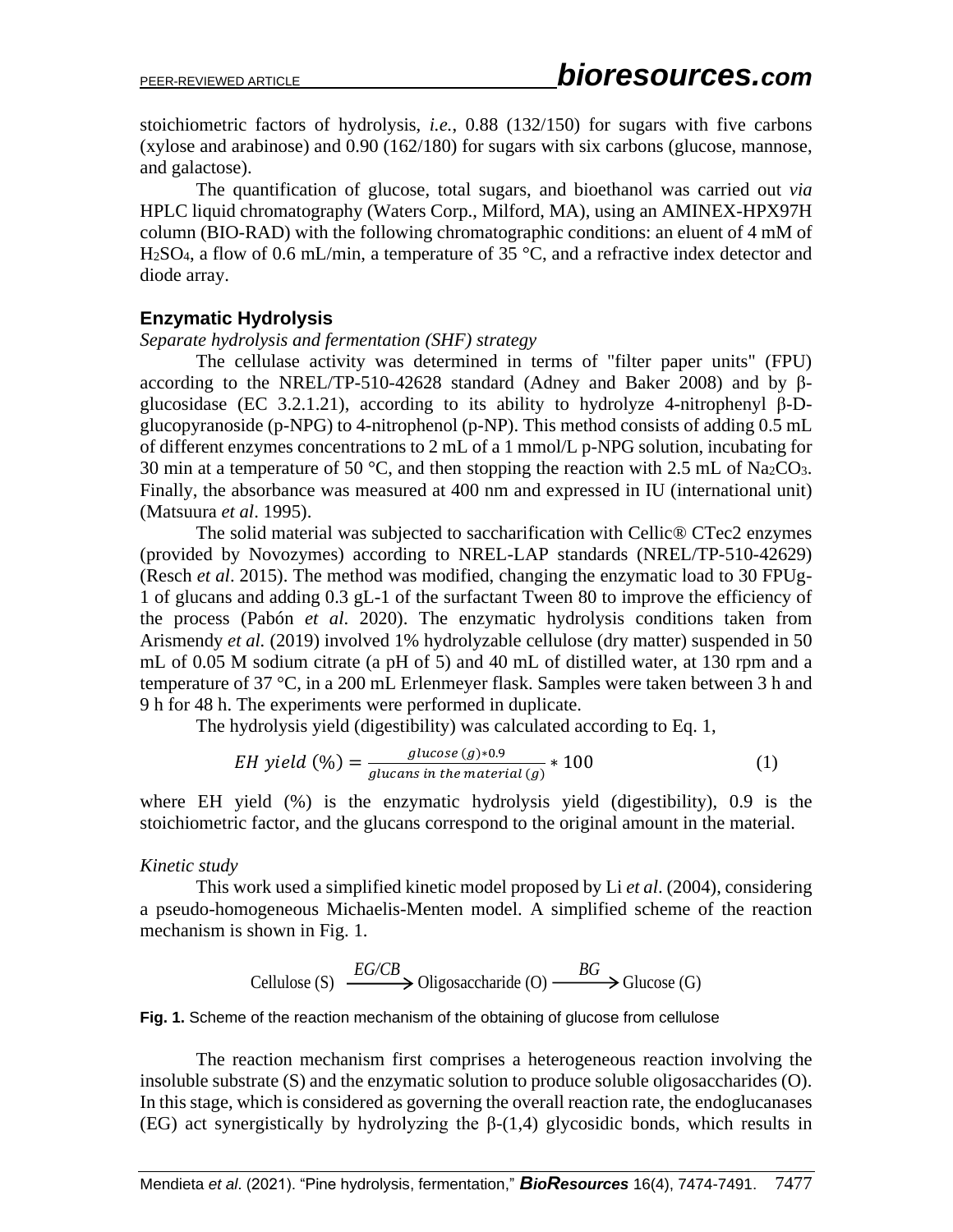generating non-reducing chain ends, and the cellobiohydrolases (CBH) hydrolyze cellobiose, which act on non-reducing ends. The second step, which is much faster than the first one, is a homogeneous reaction of the oligosaccharides to obtain glucose (G). In this hydrolysis process, primarily catalyzed by β-glucosidase (BG), the formed oligosaccharides produce cellobiose. The sum of the oligosaccharides and glucose reactions generates products that inhibit the cellulase enzymes. If one makes the simplifying assumption that this is the only inhibitory effect, then the simplified reaction scheme is reduced to the following (as shown in Fig. 2).

# $S \xrightarrow{EG/CBH/BG} T$

**Fig. 2.** Simplified reaction scheme of the obtaining of total sugars from cellulose

The pseudo-homogeneous model to determine the rate of total sugar (*T*) production over time corresponds to the difference between the maximum amount produced during the reaction  $(T_{\infty})$  and the amount present at time *t*. The rate of glucose production over time is evaluated through this model, replacing the term *T* with *G* in the equation proposed by Li *et al*. (2004), as shown in Eq. 2,

$$
\frac{\mathrm{d}G}{\mathrm{d}t} = \frac{kE_0(G_\infty - G)}{K_M * [1 + \left(\frac{1}{K_I}\right)T] + 0.9(G_\infty - G)}
$$
\n
$$
\tag{2}
$$

where  $G_{\infty}$  is the maximum glucose value reached during the reaction (gL<sup>-1</sup>), 0.9 is a stoichiometric factor (relationship between the molecular weight of a unit of glucose in cellulose and the molecular weight of glucose), *k* is an apparent constant representing the link frequency between cellulose and cellulases  $(h^{-1})$ ,  $K_M$  is a Michaelis-Menten apparent constant representing the affinity between cellulose and cellulases  $(gL^{-1})$ ,  $K_I$  is the apparent constant of inhibition between cellulose-glucose and cellulases  $(gL^{-1})$ , and  $E_0$  is initial enzyme concentration  $(gL^{-1})$ .

For a given cellulase system, the *k* values could depend on the properties of the substrate because of the contact efficiency between the insoluble substrate and the cellulases solution. It also could be a function of the various operating conditions, *e.g.*, the reactor type and size, mixing, and substrate concentration. It was also suggested that the values of  $G_{\infty}$  could depend on the same variables as above and that  $K_M$  and  $K_I$  are independent of the operating variables. Therefore, these values change when changing the enzyme or the substrate, and the whole procedure must be repeated (Albernas-Carvajal *et al*. 2015).

### **Fermentation**

#### *Separate hydrolysis and fermentation (SHF) strategy*

The fermentation with yeast (*Saccharomyces cerevisiae* IMR 1181 (SC 1181)) was performed following the NREL-LAP standards (NREL/TP-510-42630) (Dowe and McMillan 2008), by adjusting the proportion of YPD (yeast Extract-Peptone-Dextrose) medium and micronutrients to improve the fermentative activity of the yeast in the process. The YPD medium was prepared in a 200 mL Erlenmeyer flask, with  $10 \text{ gL}^{-1}$  of yeast extract and 20 gL<sup>-1</sup> of peptone as well as 20 gL<sup>-1</sup> of dextrose, 0.605 gL<sup>-1</sup> of phosphate, 0.16 gL<sup>-1</sup> of chloride of ammonium,  $0.10 \text{ gL}^{-1}$  of magnesium sulfate, and distilled water for a total volume of 100 mL. It was sterilized in an autoclave at 121 °C for 30 min. A pre-inoculum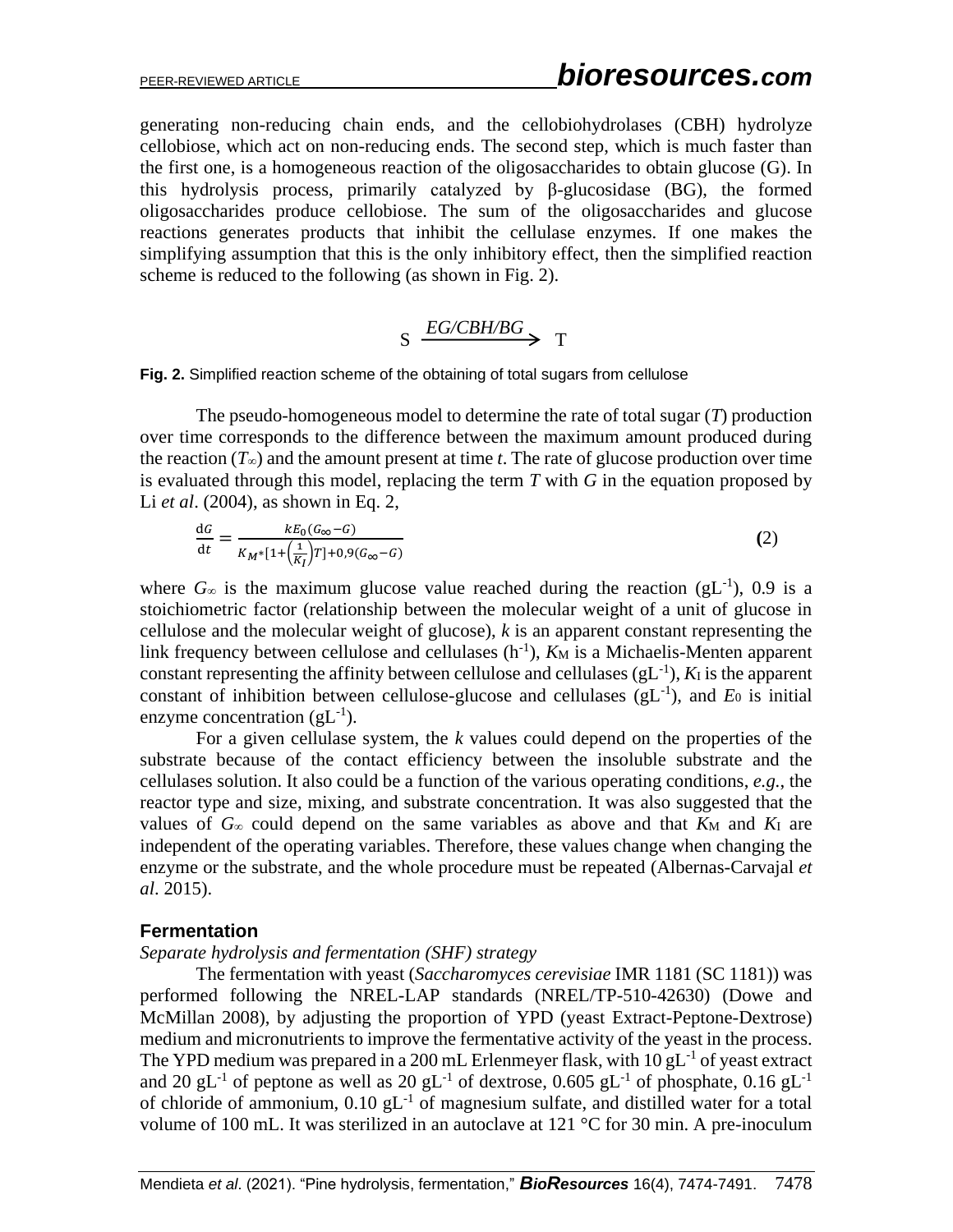was performed to increase the cell growth, adding 20 mL of the YPD medium and the yeast to a 70 mL Erlenmeyer flask and letting the culture in a thermal bath at 37 °C at 180 rpm until a constant cell amount was obtained, measured by optical density. Finally, the YPD medium was completely inoculated for 24 h in a thermal bath under the same conditions.

For the fermentation experiments, 90 mL of the hydrolyzed sugars, 10 mL of the inoculum,  $0.5$  gL<sup>-1</sup> of yeast extract, and  $1$  gL<sup>-1</sup> of peptone were added to 200 mL Erlenmeyer flasks in a thermal bath stirred at 130 rpm. Air traps were used to prevent the entry of oxygen into the system as well as allow the release of the  $CO<sub>2</sub>$  produced by the yeast. The experiments were performed in duplicate.

#### *Simultaneous saccharification and fermentation (SSF) strategy*

The solid material was subjected to fermentation with *Saccharomyces cerevisiae*  IMR 1181 (SC 1181) yeast according to NREL-LAP 510-42630 (Dowe and McMillan 2008). The SSF process was carried out in 200 mL Erlenmeyer flasks using 1% hydrolyzable cellulose (percentage of dry matter) suspended in 50 mL of 0.05 M sodium citrate (a pH of 5), 40 mL of distilled water, 10 mL of inoculum, 0.028 mL of surfactant, 30 FPUg<sup>-1</sup> of Cellic® Ctec2 enzyme-substrate, 0.5 gL<sup>-1</sup> of yeast extract, and 1 gL<sup>-1</sup> of peptone (a total of 100 mL), and using the same operating conditions as the SHF process.

For both strategies, the fermentation yield  $(Y_{PT})$  was calculated as the efficiency of fermentation (practical ethanol obtained against theoretical ethanol), and the bioethanol productivity  $(P_{p/t})$  (gL<sup>-1</sup>h<sup>-1</sup>) was calculated as the relationship between the obtained ethanol concentration divided by the time employed for hydrolysis and fermentation.

## **RESULTS AND DISCUSSION**

### **Characterization of the Substrate**

Sawdust chemical composition (% on oven-dry material) was 40.90% Glucans, 7.45% Xylans, 2.58% Galactans, 14.80% Mannans, 0.77% Arabinans, and 29.20% Lignin.

The composition of the soda-ethanol pulps is shown in Table 1. Depending on the conditions, this treatment resulted in the extraction of a high amount of lignin (especially in experiment 3), increasing the enzymes' access to the material. Results were similar to those in Schenck *et al.* (2013), who used Nordic pine (*Pinus sylvestris*) pretreated under similar conditions obtaining a low lignin content in the pulps after alkaline pretreatment (1.6% to 4.1%).

| Pulp                         | Glucans<br>(%odm) | <b>Xylans</b><br>(%odm) | Galactans<br>$(% \mathcal{L}_{0})$ (%odm) | Mannans<br>$(% \mathcal{L}_{0})$ | Lignin<br>(%odm) | Delignification<br>$(\% )$ | Pulp yield<br>$(\% )$ |
|------------------------------|-------------------|-------------------------|-------------------------------------------|----------------------------------|------------------|----------------------------|-----------------------|
|                              | 67.35             | 9.71                    | 1.23                                      | 7.38                             | 10.18            | 82.6                       | 49.86                 |
| 2                            | 73.51             | 8.64                    | 0.73                                      | 7.58                             | 7.04             | 88.8                       | 46.49                 |
| 3                            | 80.18             | 7.20                    | 0.29                                      | 8.40                             | 3.67             | 94.9                       | 40.48                 |
| %odm: % on oven-dry material |                   |                         |                                           |                                  |                  |                            |                       |

**Table 1.** Chemical Composition of the Solid Fraction Obtained by the Soda-Ethanol Pretreatment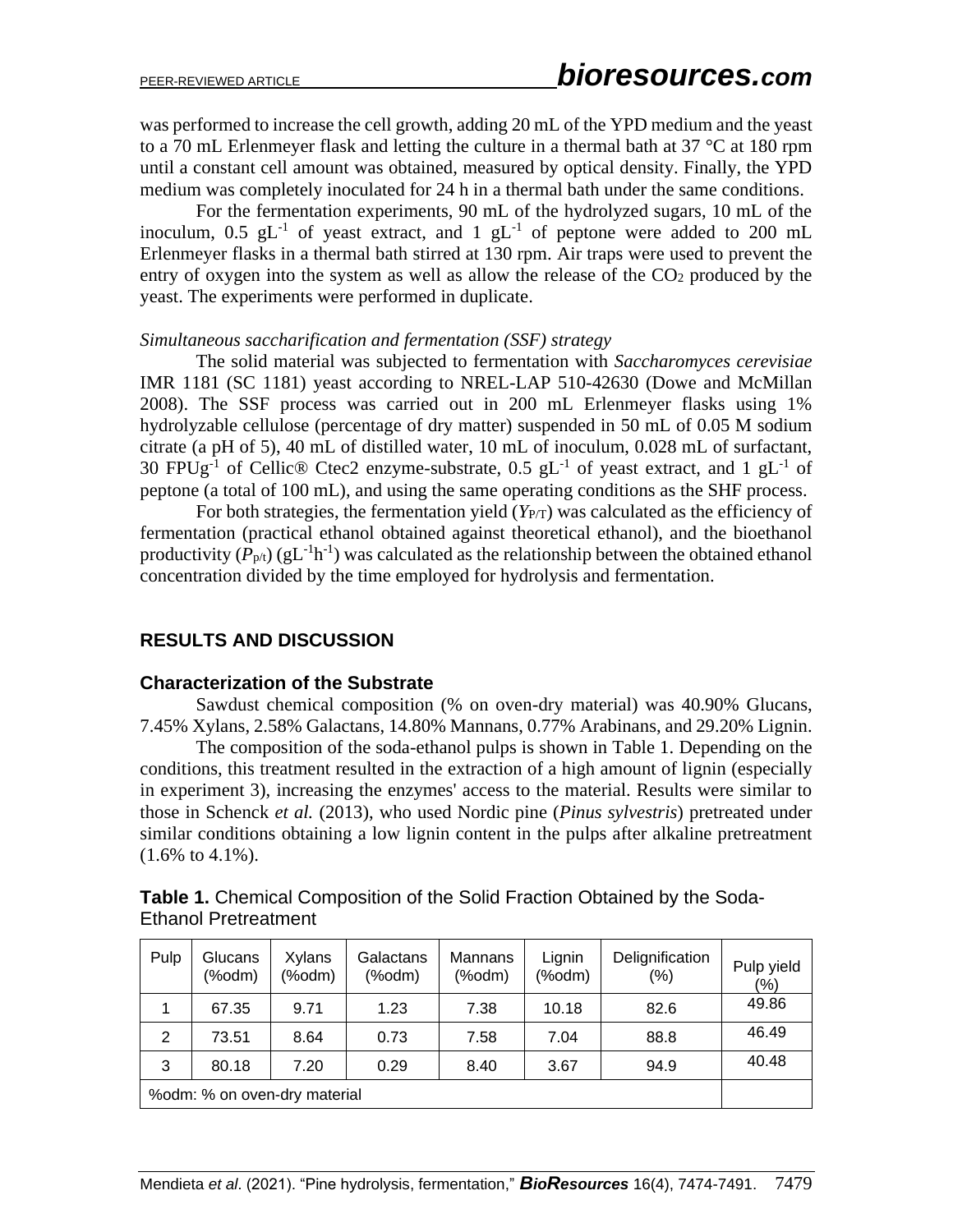## **Enzymatic Hydrolysis**

*The yield of sugar via the separate hydrolysis and fermentation (SHF) strategy*

Figure 3 shows the enzymatic hydrolysis yields and the equivalent glucose concentration in the liquid (in the secondary axis) versus time. Contrasting this data with the chemical composition of each pulp, the influence of the lignin content and glucans content on the enzymatic hydrolysis yield was notable. Compared to pulp 1, pulp 3 presented the highest EH percentage in less time, obtaining 100% EH in 48 h, confirming that the lignin content prejudices the access of the enzyme complex to the material and, therefore, the digestibility of cellulose.



**Fig. 3.** Enzymatic hydrolysis yields for the soda-ethanol pulps with three different chemical compositions (pulp 1 being the one with the highest lignin content and the lowest glucan content)

These results are comparable with those obtained by Kruyeniski (2017), who achieved an enzymatic hydrolysis yield of 91.1% using a mixture of *Pinus elliottii* and *Pinus taeda* sawdust pretreated with soda-ethanol (50 g/L of NaOH, 35 to 65 ratio of ethanol to water for 60 min at temperature of 170 °C). Kruyeniski (2017) used an enzymatic complex of cellulases from *Trichoderma reesei* and cellobiase from *Aspergillus niger*(both provided by Sigma Aldrich). In another work, the authors reported regression models comparing the alkaline treatments and the acid treatments, concluding that pretreatments that promote high lignin removal increase in the enzymatic hydrolysis yield (Kruyeniski *et al*. 2019).

### *Parameters of the pseudo-homogeneous Michaelis-Menten model*

Applying the methodology proposed by Li *et al.* (2004), the glucose values  $(gL^{-1})$ obtained in the enzymatic hydrolysis were plotted *vs.* the time (h) at 1% consistency as a calculation basis (Fig. 3).

In the initial stage of the reaction ( $t \to 0$ ,  $G \to 0$ ), the total formed sugars can be neglected so that Eq. 2 can be simplified, as shown in Eq. 3,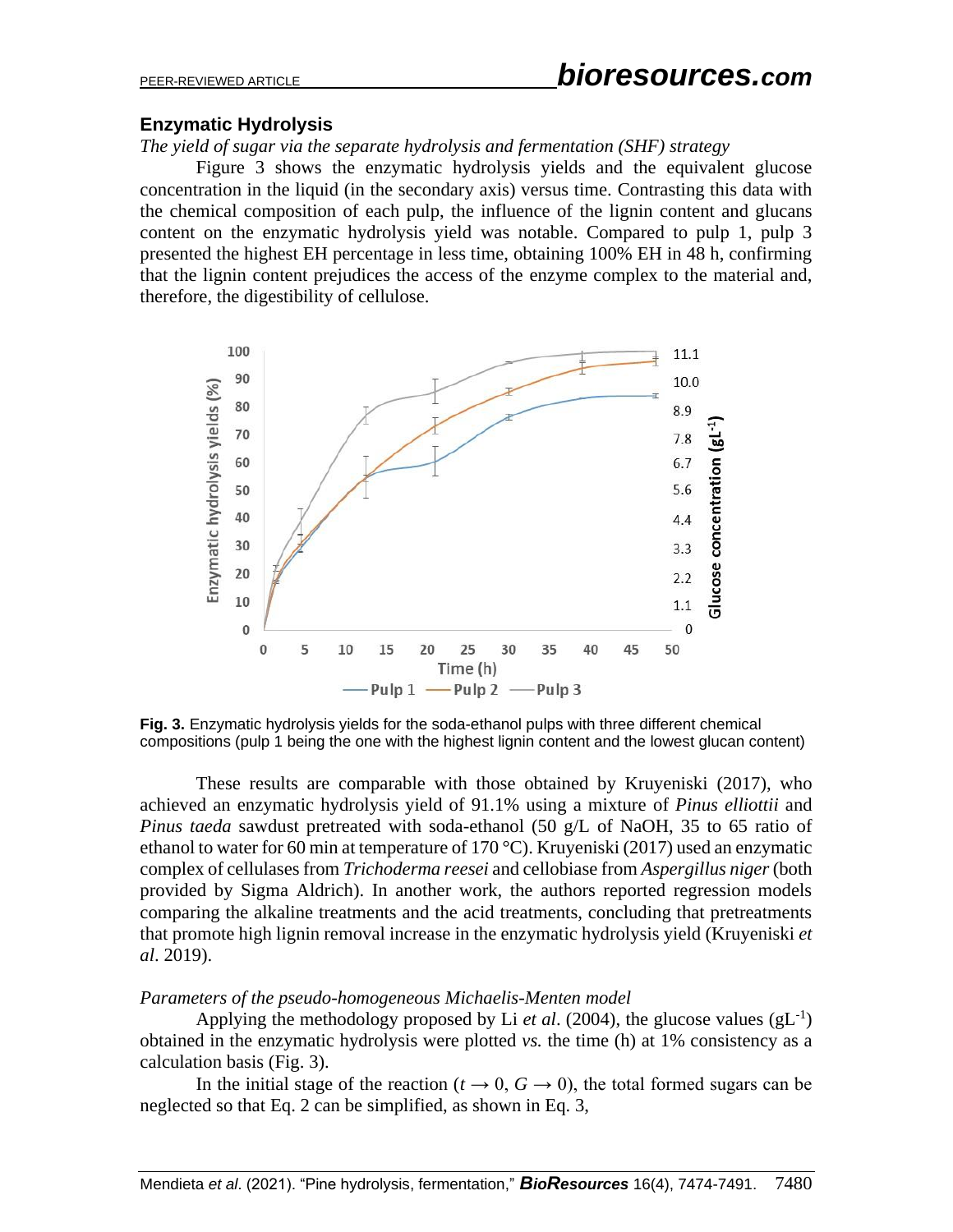$$
\left(\frac{dG}{dt}\right)t \to 0 = \frac{kE_0 G_{\infty}}{K_M + 0.9G_{\infty}}\tag{3}
$$

The initial rate  $(dG/dt)_{t\to 0}$  was determined as the mean production rate of glucose during the initial reaction period up to 1.5 h. Following the methodology proposed by Li *et al.* (2004),  $G_{\infty}$  was determined for experiments 1, 2, and 3, which were 6.73  $gL^{-1}$ , 7.75  $gL^{-1}$ , and 9.51  $gL^{-1}$ , respectively, in 21 h. The graphical determination of *k* and *K*M is presented in Fig. 4 for an initial enzyme concentration  $(E_0)$  of 0.476 gL<sup>-1</sup>.



**Fig. 4.** Determination of  $K_M$  and  $K$ 

Finally,  $1 / (dG/dt)_{t\to 0}$  *vs.*  $1 / G_{\infty}$  was plotted to obtain the slope and the intercept to determine the values of  $K_M$  and k, which were 23.5 gL<sup>-1</sup> and 11.4 h<sup>-1</sup>, respectively.

The  $K_M$  value provides an idea of the affinity of the enzyme for cellulose. At a lower *K*M (higher affinity), the enzyme-cellulose complex is stable. On the contrary, if the *K*<sup>M</sup> is large, the enzyme-substrate complex is unstable, indicating a low affinity for the substrate. The  $K_M$  reported by Albernas-Carvajal *et al.* (2015), approximately 217.49  $gL^{-1}$ , using the cellulolytic enzymes Novozymes Cellic<sup>®</sup> Ctec2 and  $\beta$ -glucosidase with code NS50010 was much higher than the  $K_M$  obtained in the present work (a  $K_M$  of 23.5 gL<sup>-1</sup>), which meant that the enzyme complex had a better affinity with the employed substrate.

For enzymatic reactions in general, Lehninger (1981) states that when [S] is much less than  $K_M$  (the value of [S] is 10 g/L of glucans in this work), the reaction rate is of the first order concerning the substrate, which was assumed in the development of this model and gives a measure of its adequacy.

To determine the *K*<sup>I</sup> inhibition constant, Eq. 4 is integrated under the initial and final conditions ( $G = G_0$  at  $t = 0$  and  $G = G_t$  at  $t = t$ , respectively), obtaining Eqs. 5 and 6,

$$
\frac{t}{0.9(G - Go)} = \beta \frac{\ln[(G_{\infty} - G_0)/(G_{\infty} - G)}{0.9(G - G_0)} - \gamma \tag{4}
$$

where

$$
\beta = \frac{K_M}{k E_0} \frac{1}{K_I} G_{\infty} + \frac{K_M}{k E_0} \tag{5}
$$

$$
\gamma = \frac{1}{0.9} \frac{K_M}{k E_0} \frac{1}{K_I} - \frac{1}{k E_0} \tag{6}
$$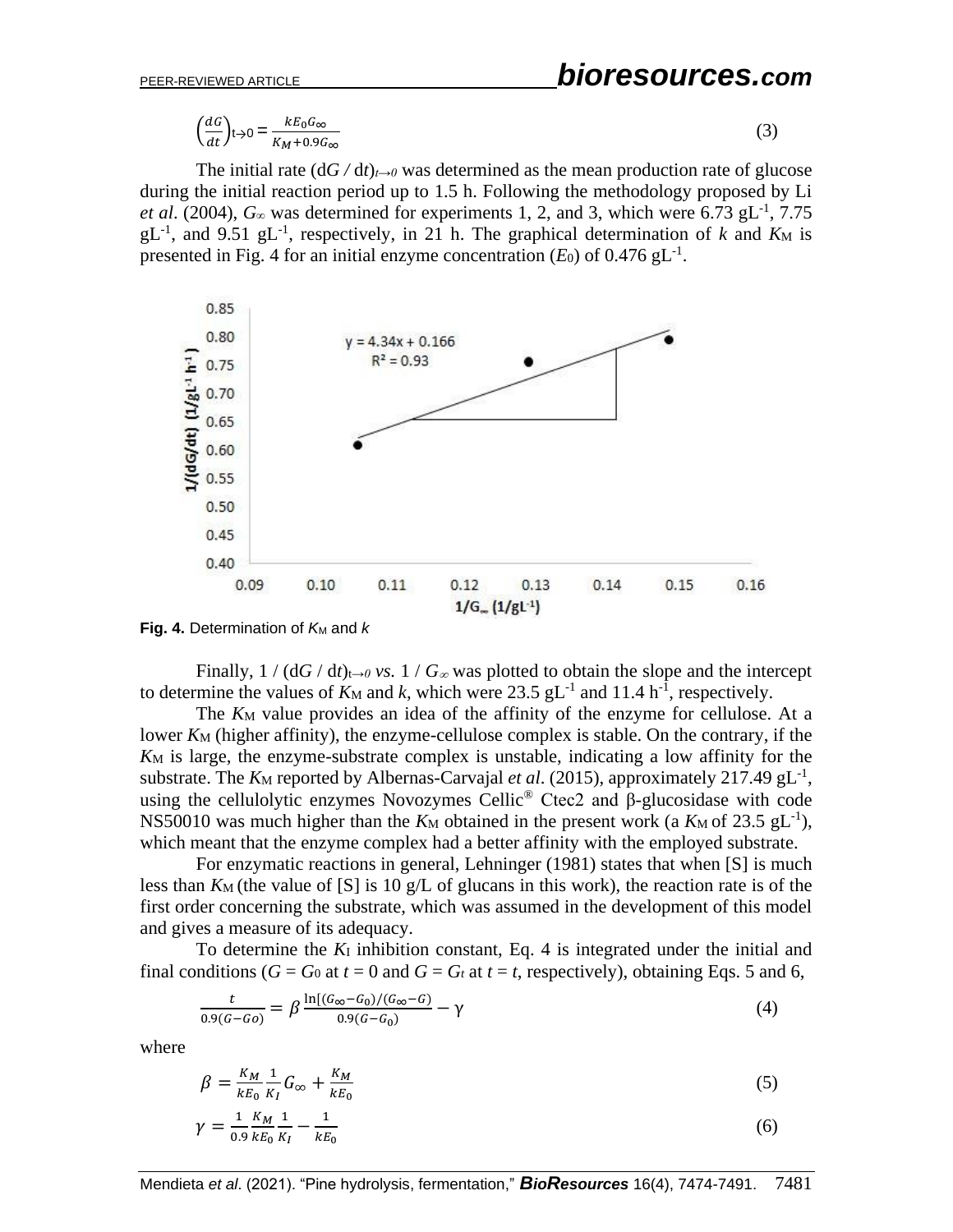For the three pulps, *K*<sup>I</sup> was calculated through the nonlinear least-squares algorithm (solver) utilizing the graphically determined parameters  $k$  and  $K_M$ , until the lowest average absolute error was achieved. The  $K_I$  values obtained for pulps 1, 2, and 3 were 2.9 gL<sup>-1</sup>, 3.1  $gL^{-1}$ , and 6.6  $gL^{-1}$ , respectively. The agreement of the model to the experimental data is presented in Fig. 5.

The resulting *K*<sup>I</sup> is comparable with the value obtained by Albernas-Carvajal *et al*. (2015), who obtained a  $K<sub>I</sub>$  of 32.64  $gL<sup>-1</sup>$  when employing a pseudo-homogeneous Michaelis-Menten model for the enzymatic hydrolysis of pretreated bagasse. Li *et al.*  (2004) studied the enzymatic hydrolysis kinetics of various pulps treated with continuous ultrasonic irradiation and Cellulase (Meicelase) from *Trichoderma viride,* obtaining a *K*<sup>I</sup> value of  $0.704$   $gL^{-1}$ . This behavior demonstrated that the value of  $K<sub>I</sub>$  was independent of the operating variables but changed when the enzyme or the substrate was changed, so the whole procedure must be repeated.

Compared with the constants found by Li *et al.* (2004) using NUKP (unbleached kraft pulp from a coniferous tree), the reaction in this work was slow. The reason for this is that the constant *k* is higher, and the  $K_l$  and  $K_M$  are both lower, yielding a lower  $dG/dt$ .



**Fig. 5.** Glucose concentration from the enzymatic hydrolysis of pulps 1, 2, and 3 (the experimental data is represented by points and the theoretical predictions by lines)

The equilibrium constant *K* was defined to predict the total reducing sugars concentration *T* from the modeled glucose data obtained for each pulp from the total reducing sugars and glucose concentrations data, as shown in Eq. 7,

$$
K = G / T - G \tag{7}
$$

where *K* is the equilibrium constant, *G* is the glucose concentration  $(gL^{-1})$ , and *T* is the total reducing sugars  $(gL^{-1})$ .

Rearranging the equation, *K* can be obtained from the slope of the experimental data line of the total reducing sugars and glucose concentrations, as shown in Eq. 8,

$$
G/T = K/(K+1) \tag{8}
$$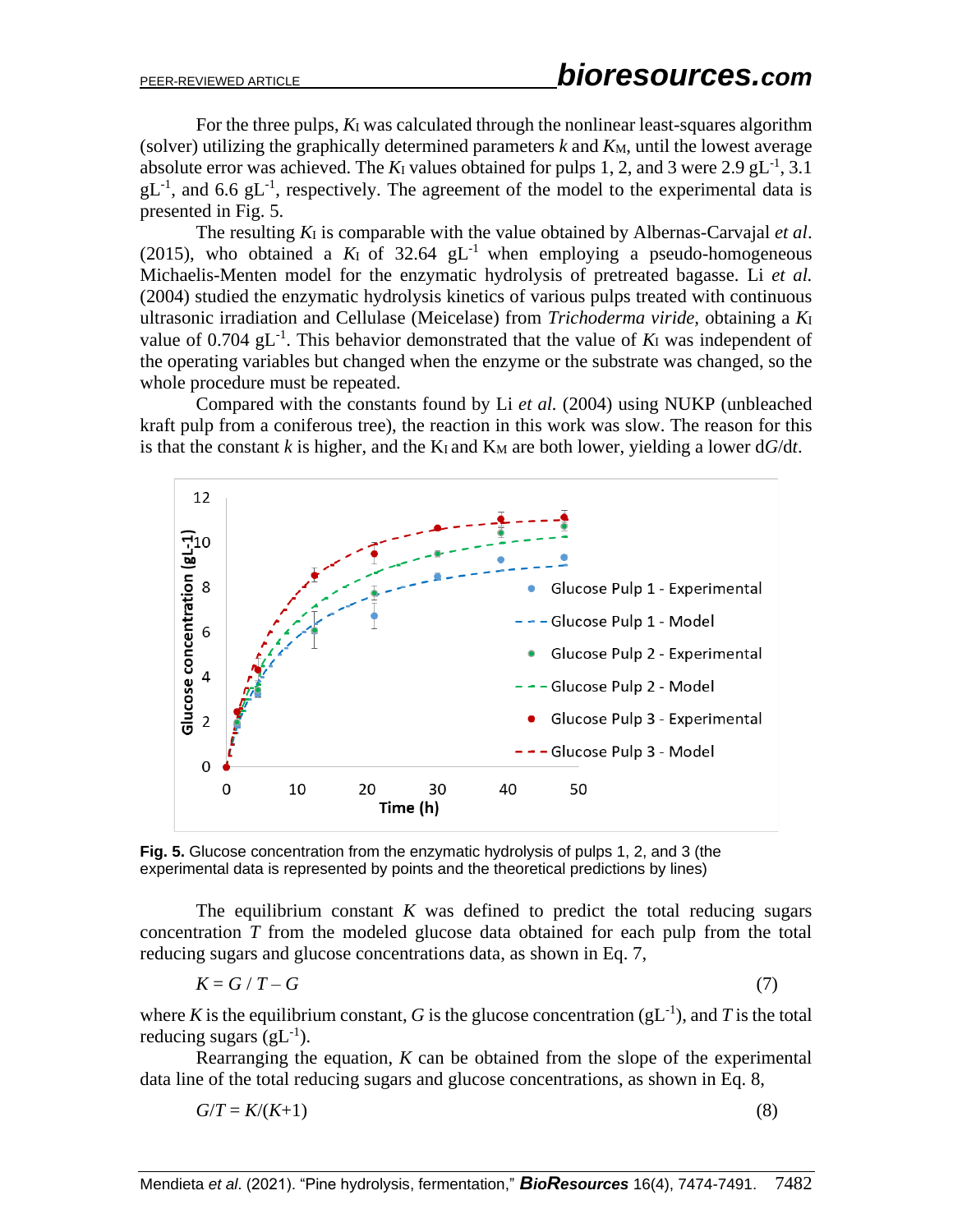

**Fig. 6.** Determination of the equilibrium constant *K*



**Table 2.** Kinetic Parameters for the Saccharification and Lignin Content of the Pulps

| Pulps                                    | $K(h^{-1})$ | $K_M$ (gL <sup>-1</sup> ) | $K_1(gL^{-1})$ |     | Lignin (%odm) |  |  |
|------------------------------------------|-------------|---------------------------|----------------|-----|---------------|--|--|
|                                          | 11.4        | 23.5                      | 2.9            | 6.8 | 10.18         |  |  |
|                                          | 11.4        | 23.5                      | 3.1            | 7.8 | 7.04          |  |  |
|                                          | 11.4        | 23.5                      | 6.6            | 9.8 | 3.67          |  |  |
| Note: %odm is the % of oven-dry material |             |                           |                |     |               |  |  |

The insoluble lignin content in the pulp shows a significant negative correlation with the inhibition constant  $K_I$  ( $R^2 = 0.801$ ) and the equilibrium constant  $K$  ( $R^2 = 0.972$ ). Increasing the equilibrium constant and decreasing the lignin content implies a glucose increase concerning the total reducing sugars for each hydrolysis time. Furthermore, this agrees with the increase in the inhibition constant.

### **Fermentation**

*Bioethanol yield via the separate hydrolysis and fermentation (SHF) strategy*

Pulp 3 was chosen for the SHF fermentation experiments due to its optimal saccharification performance. A maximal bioethanol concentration  $(3.40 \text{ gL}^{-1} \pm 0.21 \text{ gL}^{-1})$ was obtained at 1 3 h, which was extremely close to the theoretical bioethanol concentration (Table 3). The achieved bioethanol yields are comparable with the results obtained by Kruyeniski (2017) using *Pinus elliottii* sawdust pretreated with soda-AQ (at a temperature of 170 °C for 140 minutes with 55.2 g/L of NaOH, 0.1% of AQ, and RLM 5/1) with *Saccharomyces cerevisiae* (ethanol yield of 84.1%). Cotana *et al.* (2014) also reached yields between 80.8% and 96.1% *via* SHF using steam-exploded pine, employing Cellic® Ctec2 and *Saccharomyces cerevisiae*. Bahmani *et al.* (2016) reported ethanol yields of approximately 22.1% from the enzymatic hydrolysis of pine sawdust pretreated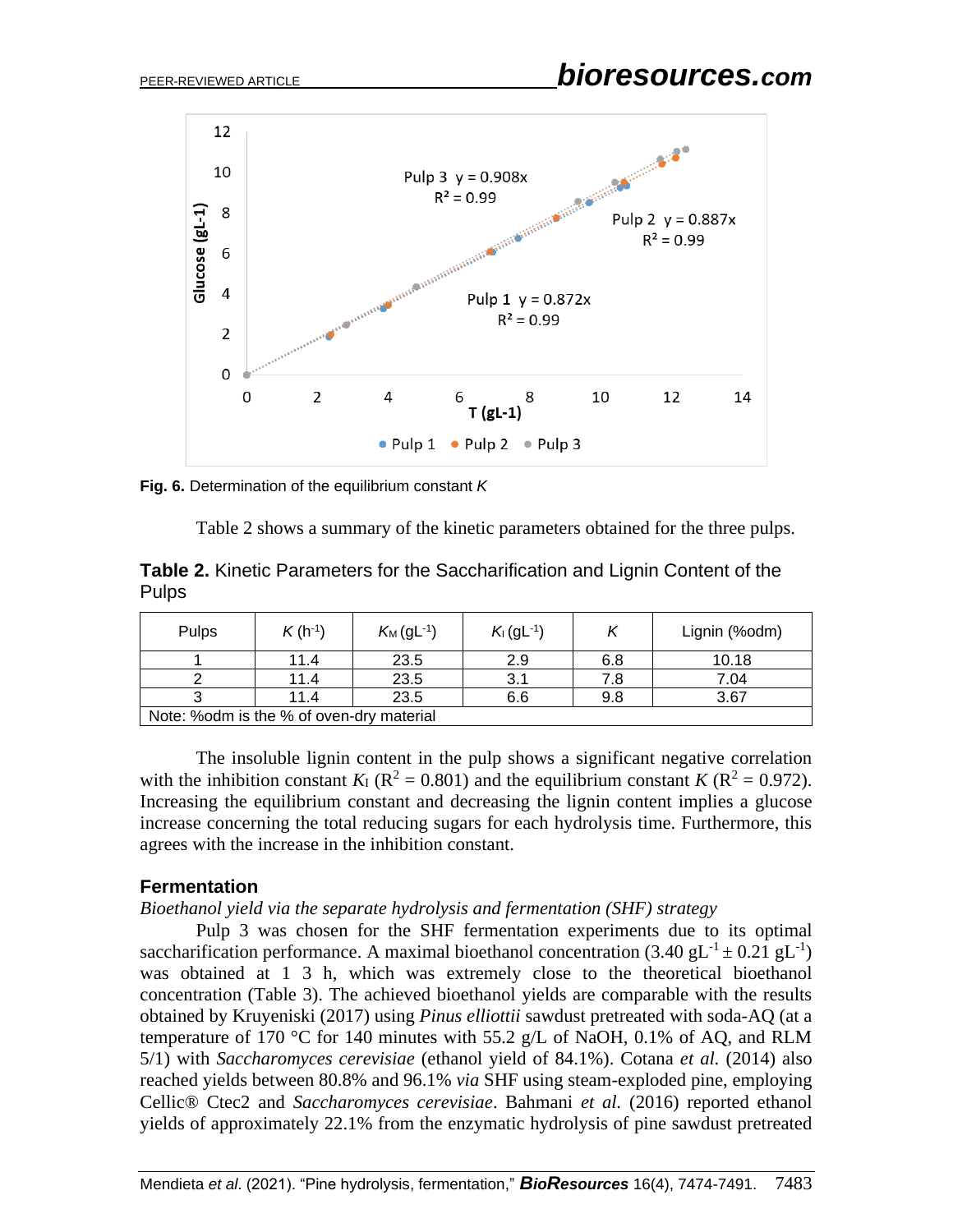with an anaerobic digestion process. Tian *et al.* (2016) obtained a yield of 46.6% using *Pinus strobus* L., pretreated with an organic electrolyte solution, *via* SHF, using Cellic® Ctec2 and *Saccharomyces cerevisiae*.

| <b>Table 3.</b> Bioethanol Yield <i>via</i> the Separate Hydrolysis and Fermentation (SHF) |  |
|--------------------------------------------------------------------------------------------|--|
| Strategy Applied to Pulp 3                                                                 |  |

| <b>SHF Strategy</b>                                                                                                               | Time (h)        |                 |                 |  |  |  |
|-----------------------------------------------------------------------------------------------------------------------------------|-----------------|-----------------|-----------------|--|--|--|
|                                                                                                                                   | 13              | 20              | 24              |  |  |  |
| Bioethanol concentration (gL-1)                                                                                                   | $3.40 \pm 0.21$ | $3.23 \pm 0.17$ | $3.23 \pm 0.21$ |  |  |  |
| CV(%)                                                                                                                             | 6.3             | 5.3             | 6.4             |  |  |  |
| $Y_{P/T}$ (%)                                                                                                                     | 89.3            | 84.8            | 84.8            |  |  |  |
| Bioethanol productivity (gL-1 h-1)                                                                                                | 0.26            | 0.16            | 0.13            |  |  |  |
| Note: Glucose initial concentration is 7.46 (gL <sup>-1</sup> ); Theoretical bioethanol is 3.81 (gL <sup>-1</sup> ); $Y_{PT}(% )$ |                 |                 |                 |  |  |  |
| is the fermentation yield; and CV (%) is the coefficient of variation                                                             |                 |                 |                 |  |  |  |

### *Bioethanol yield via the simultaneous saccharification and fermentation (SSF) strategy*

During the SSF process, the glucose released by the enzymatic complex during hydrolysis is directly metabolized to ethanol by the yeasts, consuming glucose from the medium, producing a decrease in the end-product inhibition, a total process time reduction, and higher ethanol productivities (Mendes *et al*. 2020).

The results shown in Table 4 are comparable with those of Valenzuela *et al.* (2016), who reached a bioethanol yield of 80.2% using radiata pine with an organosolv pretreatment (using a 50% to 50% v/v ratio of ethanol to water,  $1.1\%$  w/w of H<sub>2</sub>SO<sub>4</sub>, at a temperature of 189 °C for 8 min), using an SSF process under similar conditions and the same microorganisms. Similarly, Araque *et al.* (2008) reached a 99.5% bioethanol yield using the SSF strategy with radiata pine chips with an acetone-water organosolv pretreatment (at a temperature of 195  $\degree$ C for 5 min at a pH of 2.0 in an acetone: water ratio of 1:1).

| Simultaneous Saccharification and                  | Time (h)   |            |            |            |            |            |  |
|----------------------------------------------------|------------|------------|------------|------------|------------|------------|--|
| Fermentation (SSF)                                 | 4          | 15         | 21         | 26         | 49         | 72         |  |
| Theoretical bioethanol (gL-1)                      | 5.68       | 5.68       | 5.68       | 5.68       | 5.68       | 5.68       |  |
| Ethanol produced from pulp 1 (gL-1)                | $1.78 \pm$ | $2.84 \pm$ | $3.60 \pm$ | $4.27 \pm$ | $5.08 \pm$ | $5.25 \pm$ |  |
|                                                    | 0.12       | 0.30       | 0.40       | 0.01       | 0.30       | 0.24       |  |
| $Y_{P/T}$ (%)                                      | 31.30      | 49.90      | 63.40      | 75.20      | 89.40      | 92.50      |  |
| $P_{P/t}$ (gL <sup>-1</sup> h <sup>-1</sup> )      | 0.44       | 0.19       | 0.18       | 0.16       | 0.10       | 0.07       |  |
| Glucose equivalent (gL-1)                          | 3.48       | 5.56       | 7.05       | 8.36       | 9.94       | 10.27      |  |
| Ethanol produced from pulp 2 $(gL^{-1})$           | 1.78 $\pm$ | $3.26 \pm$ | $3.54 \pm$ | $4.46 \pm$ | $4.99 \pm$ | $5.65 \pm$ |  |
|                                                    | 0.07       | 0.35       | 0.19       | 0.11       | 0.13       | 0.17       |  |
| $Y_{P/T}$ (%)                                      | 31.40      | 57.40      | 62.40      | 78.50      | 87.90      | 99.50      |  |
| $P_{P/t}$ (gL <sup>-1</sup> h <sup>-1</sup> )      | 0.44       | 0.22       | 0.17       | 0.17       | 0.10       | 0.08       |  |
| Glucose Equivalent $(gL^{-1})$                     | 3.48       | 6.38       | 6.93       | 8.73       | 9.77       | 11.06      |  |
| Ethanol produced from pulp $3$ (gL <sup>-1</sup> ) | $1.79 \pm$ | $4.50 \pm$ | $4.70 \pm$ | $4.82 \pm$ | $5.62 \pm$ | $5.68 \pm$ |  |
|                                                    | 0.18       | 0.49       | 0.24       | 0.08       | 0.09       | 0.04       |  |
| Үрд (%)                                            | 31.50      | 79.20      | 82.80      | 84.80      | 98.90      | 100        |  |
| $P_{P/t}$ (gL <sup>-1</sup> h <sup>-1</sup> )      | 0.45       | 0.30       | 0.23       | 0.19       | 0.12       | 0.08       |  |
| Glucose equivalent $(gL^{-1})$                     | 3.50       | 8.81       | 9.20       | 9.43       | 11.00      | 11.12      |  |
| Note: $Y_{PT}$ (%) is the fermentation yield       |            |            |            |            |            |            |  |

## **Table 4.** Bioethanol Yields of Pulps 1, 2, and 3 *via* the Simultaneous Saccharification and Fermentation (SSF) Strategy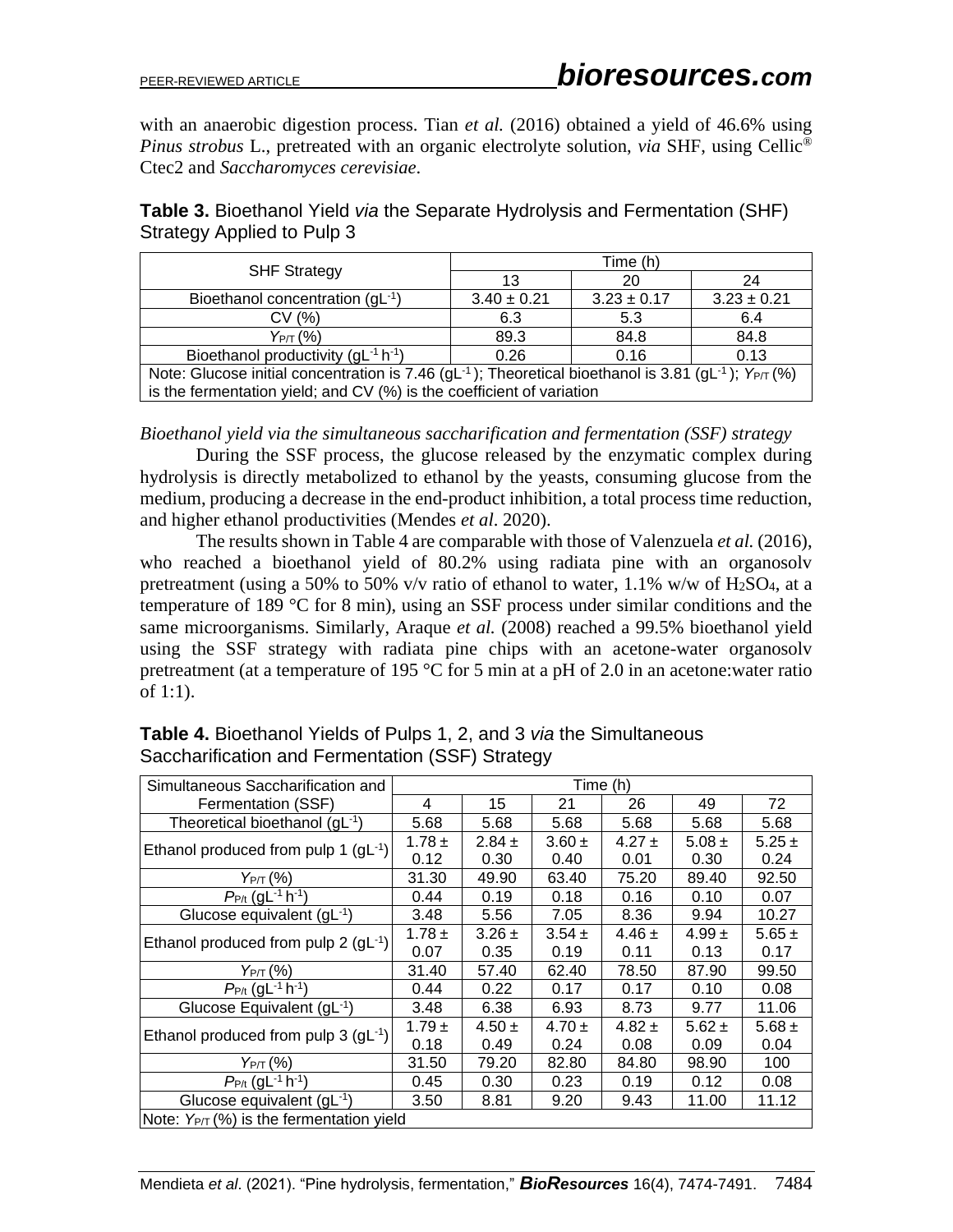The ethanol yield of Pulp 3 was  $100\% \pm 0.7\%$ , which was approximately 10% greater than the ethanol yield obtained *via* the SHF strategy (89.3%  $\pm$  0.8%), despite these last experiments being carried out under optimal temperature and pH conditions for both the enzymes and microorganisms. Concentrations at 72 h ranged from 5.25 to 5.68  $gL^{-1}$ , close to the theoretical concentrations, with yields of 92.5%, 99.5%, and 100% for pulps 1, 2, and 3, respectively.

To evaluate the performance of the enzymatic complex used in the SSF process, because it works at a lower temperature  $(37 \text{ °C})$  than the optimum temperature of the saccharification process (SAC), the model obtained for the SAC process was applied, using the equivalent glucose parameter.

The equivalent glucose concentrations were calculated from the ethanol concentration data (Table 4). Figure 7 presents the experimental and model data. Table 5 shows the experimental results and those predicted by the model after 48 h and 72 h of treatment.



**Fig. 7.** The glucose concentration from saccharification (the experimental data is represented by points and the theoretical predictions by lines) Note: SAC is the saccharification process

| <b>Table 5.</b> Experimental Glucose Equivalent for SSF and the Model Data of the |
|-----------------------------------------------------------------------------------|
| Glucose Concentration from Saccharification at 48 h and 72 h                      |

| SSF Glucose (gL <sup>-1</sup> ) | 48 (h)<br>Experimental | 48 (h)<br>Model | Error<br>(%) | 72 (h)<br>Experimental | 72 (h)<br>Model | Error<br>$(\% )$ |
|---------------------------------|------------------------|-----------------|--------------|------------------------|-----------------|------------------|
|                                 | 9.94                   | 9.01            | $-9.40$      | 10.27                  | 9.25            | $-10.00$         |
|                                 | 9.77                   | 10.28           | 5.30         | 11.06                  | 10.60           | -4.10            |
| ົ<br>J                          | 11.00                  | 11.02           | 0.20         | 11.12                  | 11.12           | 0.00             |

Figure 7 shows that the model obtained for the SAC process can be used for the SSF process, since it predicts the experimental data with a good fit. It also indicated that under the studied conditions, the enzyme complex does not present a lower yield. The errors obtained from applying this model, measured at 48 and 72 h, were less than 10% (Table 5).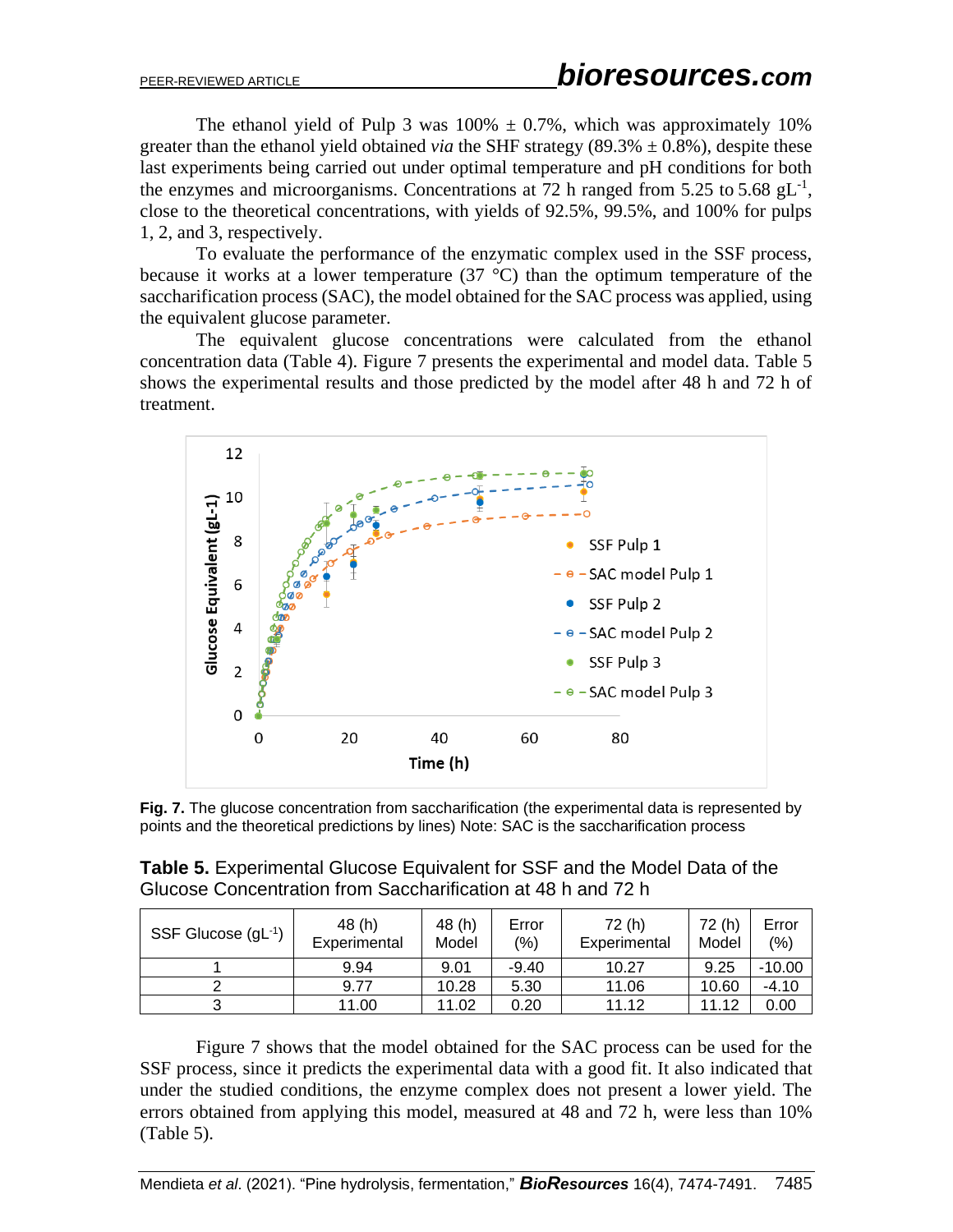## **Separate Hydrolysis and Fermentation (SHF)** *vs.* **Simultaneous Saccharification and Fermentation (SSF)**

The SHF strategy has several advantages. First, the hydrolysis and fermentation processes can be carried out under optimal pH and temperature conditions, among others (Robak and Balcerek 2018). In addition, saccharification at the optimum temperature requires a lower enzymatic charge than the SSF process (Ishizaki and Hasumi 2014). However, for the SHF strategy, the fermentation is accomplished in a liquid broth facilitating the mass transfer and yeast recycling after fermentation (*via* filtration or centrifugation) (Galbe *et al*. 2011).

Its disadvantages are an increase in contaminants and the product inhibition effect, since the rate of hydrolysis limits cellulase activity because of the concentration of generated sugars (Robak and Balcerek 2018). The used complex (Cellic® Ctec 2) has a high proportion of β-glucosidase enzyme, ensuring the hydrolysis of cellobiose and small oligosaccharides (Verdecía and Diaz 2008). The use of cellulolytic complexes with higher β-glucosidase activities increases the hydrolysis yield because cellobiose inhibits the cellulolytic complex more than glucose (Pabón *et al*. 2020).

High gravity fermentation (VHG) is an alternative to optimize bioethanol production when using the SHF strategy. High gravity fermentation is a highly concentrated process in which yeast cells are exposed to high osmotic pressure at the beginning of the fermentation process, caused by the high sugar concentrations and ethanol accumulation. The ethanol accumulation, together with high levels of other toxic byproducts from the fermentation, becomes lethal to fermenting yeast cells, so the yeast strains used must be carefully selected to overcome the different stresses imposed during this process (Wang *et al.* 2007). Sugar cane molasses, starch, and lignocellulosic materials can be used as substrates (Balat and Balat 2009; Mussatto *et al*. 2010). The primary advantage of VHG technology is the production of a very high ethanol concentration (generally greater than 15%  $v/v$ ). This approach reduces the cost of the distillation stage, which is considered one of the primary limitations in the bioethanol industry. It has been reported that VHG (at 19%) reduces the steam consumption to less than 1 kg of steam per kg of bioethanol. However, when combined with membrane separation (pervaporation of 25% of the fermenter broth), it achieves approximately 20% savings and considerably reduces the risk of inhibition in the fermenter (Kang *et al*. 2014).

Nevertheless, the simultaneous process seems the most feasible and cost-effective alternative to produce bioethanol because of the advantages in inhibitory products reduction and a single reactor use for the whole process, thus limiting the investment costs (Olofsson *et al*. 2008). Sugar monomers released during saccharification are immediately fermented by the microorganisms, decreasing the risk of microbial contamination (Robak and Balcerek 2018). In other words, the glucose is instantly fermented into bioethanol, regardless of the optimum temperature and pH parameters for both the hydrolysis and fermentation process (Wyman *et al*. 1992).

## **CONCLUSIONS**

1. The type and conditions of the pretreatment applied to pine sawdust influenced the enzymatic hydrolysis performance due to the reduction in lignin content, which considerably improved the accessibility of the enzymes to the material, enhancing the digestibility of the cellulose. The most delignified pulp (a lignin content of 3%)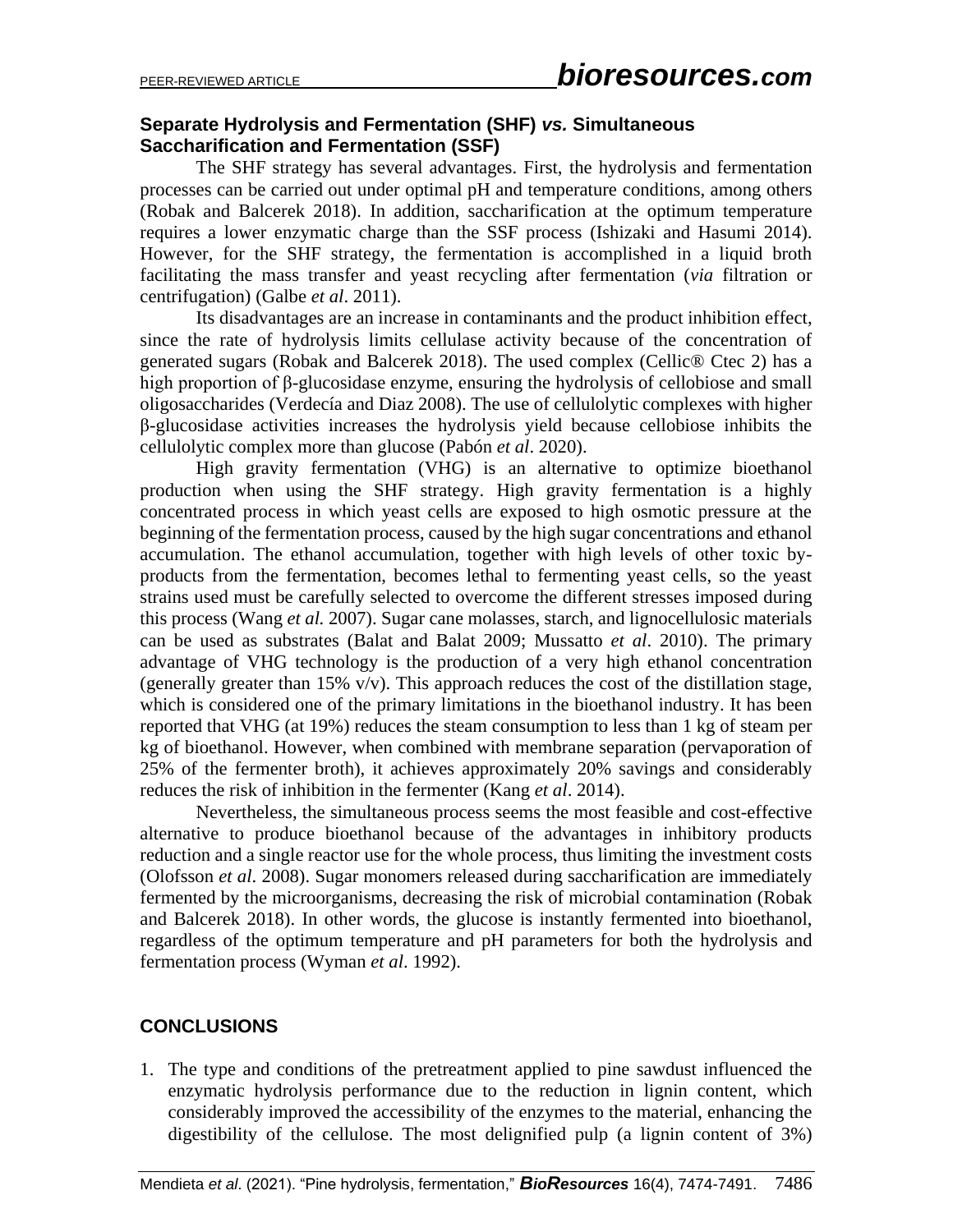presented the highest enzymatic hydrolysis with a glucose production of 11.1  $(gL^{-1})$  in 48 h.

- 2. The applied kinetic model showed good agreement with the experimental data. The Michaelis-Menten constant value for this substrate-enzyme complex was found to be  $K_M = 23.5$  gL<sup>-1</sup>, which indicated that the enzyme complex had a good affinity with the employed substrate. The inhibition constant  $(K_I)$  for pulp 1, 2, and 3 were 2.9 gL<sup>-1</sup>, 3.1  $gL^{-1}$ , and 6.6  $gL^{-1}$ , respectively, denoting the satisfactory performance of the used enzyme complex to carry out the saccharification process.
- 3. High bioethanol yields were obtained in this work using the SSF strategy for this high recalcitrant pine species pretreated *via* an organosolv-alkaline delignification treatment. In addition, the used enzyme complex showed good performance in the SSF process, despite using a lower temperature  $(37 \degree C)$  than optimal for the saccharification process.
- 4. Using 30.0 FPUg<sup>-1</sup> of substrate and 1% hydrolyzable cellulose at a temperature of 37 °C, a pH of 5.0, the obtained average bioethanol concentrations *via* SSF were 92.5%, 99.5%, and 100% for pulps 1, 2, and 3, respectively.

## **ACKNOWLEDGMENTS**

The authors gratefully acknowledge the support of the UNaM (National University of Misiones, Argentina) and the CONICET (National Council of Scientific and Technical Research, Argentina), as well as the ValBio-3D "Valorization of residual biomass for advanced 3D materials" project (Grant No. ELAC2015/T03-0715) (Ministry of Science, Technology, and Productive Innovation of Argentina) for the financial support.

## **REFERENCES CITED**

- Adney, B., and Backer, J. (2008). *Measurement of Cellulose Activities* (NREL/TP-510- 42628), National Renewable Energy Laboratory, Golden, CO.
- Albernas-Carvajal, Y., Corsano, G., Garriga, L. M., Herrero, R. S., and Suárez, E. G. (2015). "Estudio de la cinética de la hidrólisis enzimática del bagazo pretatado [Study of enzymatic hydrolysis kinetics of pre-treated bagasse]," *Afinidad* 72(570), 127-132.
- Alzate, C. A. C., and Toro, O. J. S. (2006). "Energy consumption analysis of integrated flowsheets for production of fuel ethanol from lignocellulosic biomass," *Energy* 31(13), 2447-2459. DOI: 10.1016/j.energy.2005.10.020
- Araque, E., Parra, C., Freer, J., Contreras, D., Rodríguez, J., Mendonça, R., and Baeza, J. (2008). "Evaluation of organosolv pretreatment for the conversion of *Pinus radiata* D. Don to ethanol," *Enzyme and Microbial Technology* 43(2), 214-219. DOI: 10.1016/j.enzmictec.2007.08.006

Area, M. C., and Vallejos, M. E. (2012). *Biorrefinería a Partir de Residuos Lignocelulósicos. Conversión de Residuos a Productos de alto Valor* [Biorefinery from lignocellulosic waste: Conversion of waste to high value products], Editorial Académica Española, Riga, Latvia.

Arismendy, A. M., Sequeira, M. J., Felissia, F. E., Area, C. M., and Chamorro, E. R.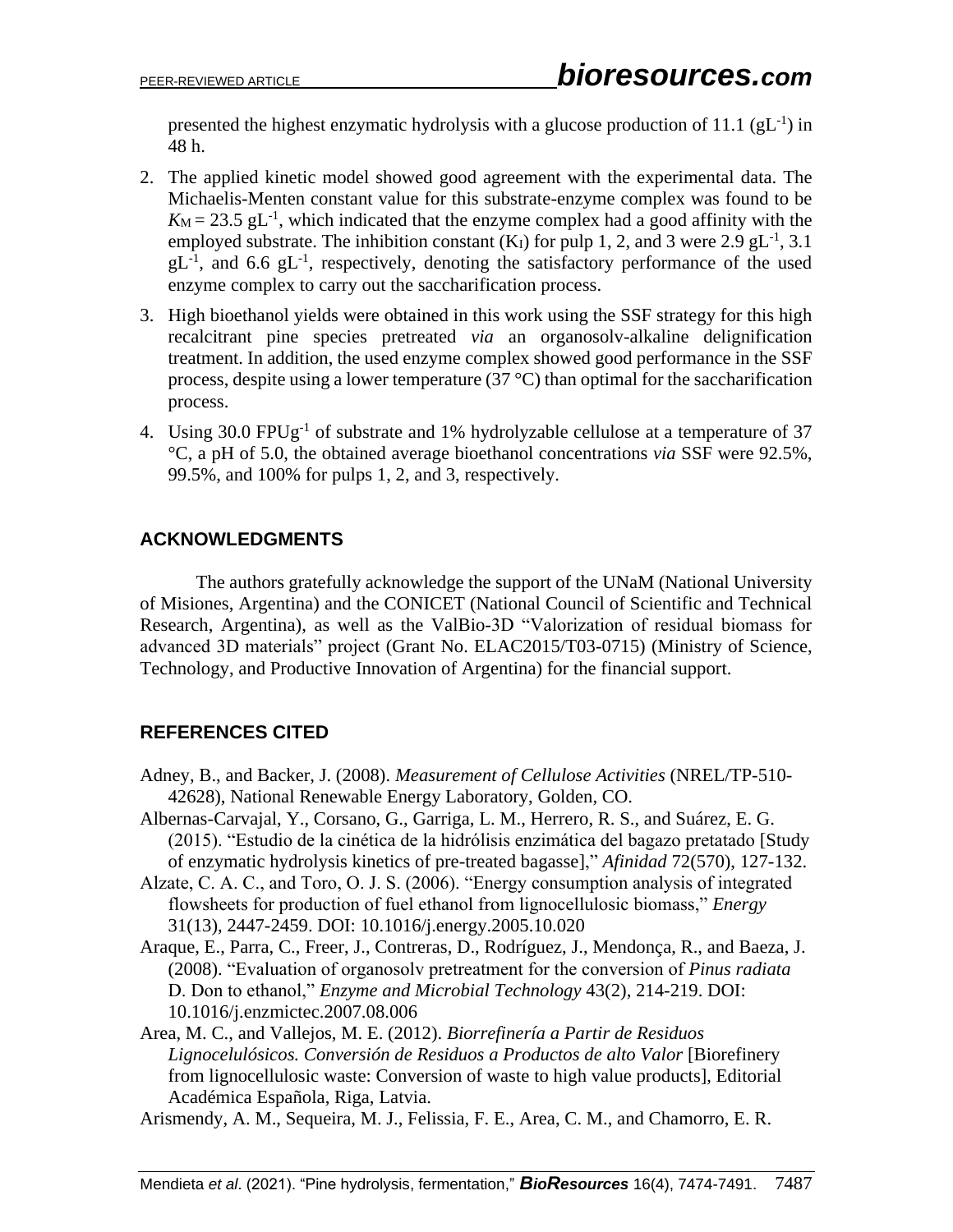(2018). "Evaluación de cepas fermentativas en la hidrólisis y fermentación simultáneas (SSF) de cascarilla de arroz para la producción de bioetanol [Evaluation of fermentative strains in the simultaneous hydrolysis and fermentation (SSF) of rice husk for the production of bioethanol]," *Revista Tecnología y Ciencia* 30, 357-363.

- Bahmani, M. A., Shafiei, M., and Karimi, K. (2016). "Anaerobic digestion as a pretreatment to enhance ethanol yield from lignocelluloses," *Process Biochemistry* 51(9), 1256-1263. DOI: 10.1016/j.procbio.2016.05.012
- Balat, M. (2011). "Production of bioethanol from lignocellulosic materials via the biochemical pathway: A review," *Energy Conversion and Management* 52(2), 858- 875. DOI: 10.1016/j.enconman.2010.08.013
- Balat, M., and Balat, H. (2009). "Recent trends in global production and utilization of bio-ethanol fuel," *Applied Energy* 86(11), 2273-2282. DOI: 10.1016/j.apenergy.2009.03.015
- Brodin, M., Vallejos, M., Opedal, M. T., Area, M. C., and Chinga-Carrasco, G. (2017). "Lignocellulosics as sustainable resources for production of bioplastics - A review," *Journal of Cleaner Production* 162, 646-664. DOI: 10.1016/j.jclepro.2017.05.209
- Cekmecelioglu, D., and Uncu, O. N. (2013). "Kinetic modeling of enzymatic hydrolysis of pretreated kitchen wastes for enhancing bioethanol production," *Waste Management* 33(3), 735-739. DOI: 10.1016/j.wasman.2012.08.003
- Chang, V. S., and Holtzapple, M. T. (2000). "Fundamental factors affecting biomass enzymatic reactivity," *Applied Biochemistry and Biotechnology* 84, 5-37. DOI: 10.1385/ABAB:84-86:1-9:5
- Chu, Q., Li, X., Ma, B., Xu, Y., Ouyang, J., Zhu, J., Yu, S., and Yong, Q. (2012). "Bioethanol production: An integrated process of low substrate loading hydrolysishigh sugars liquid fermentation and solid state fermentation of enzymatic hydrolysis residue," *Bioresource Technology* 123, 699-702. DOI: 10.1016/j.biortech.2012.07.118
- Clauser, N. M., González, G., Mendieta, C. M., Kruyeniski, J., Area, M. C., and Vallejos, M. E. (2021). "Biomass waste as sustainable raw material for energy and fuels," *Sustainability* 13(2), 794. DOI: 10.3390/su13020794
- Cotana, F., Cavalaglio, G., Gelosia, M., Nicolini, A., Coccia, V., and Petrozzi, A. (2014). "Production of bioethanol in a second generation prototype from pine wood chips," *Energy Procedia* 45, 42-51. DOI: 10.1016/j.egypro.2014.01.006
- Das, P., Stoffel, R. B., Area, M. C., and Ragauskas, A. J. (2019). "Effects of one-step alkaline and two-step alkaline/dilute acid and alkaline/steam explosion pretreatments on the structure of isolated pine lignin," *Biomass and Bioenergy* 120, 350-358. DOI: 10.1016/j.biombioe.2018.11.029
- Dowe, N., and McMillan, J. (2008). *SSF Experimental Protocols -Lignocellulosic Biomass Hydrolysis and Fermentation* (NREL/TP-510-42630), National Renewable Energy Laboratory, Golden, CO.
- Galbe, M., Wallberg, O., and Zacchi, G. (2011). "6.47 Techno-economic aspects of ethanol production from lignocellulosic agricultural crops and residues," in: *Comprehensive Biotechnology (Second Edition)*, M. Moo-Young (ed.), Pergamon Press, Oxford, United Kingdom, pp. 615-628.

Hahn-Hägerdal, B., Galbe, M., Gorwa-Grauslund, M. F., Lidén, G., and Zacchi, G. (2006). "Bio-ethanol - The fuel of tomorrow from the residues of today," *Trends in Biotechnology* 24(12), 550-556. DOI: 10.1016/j.tibtech.2006.10.004

Hou, J., Tang, J., Chen, J., Deng, J., Wang, J., and Zhang, Q. (2019). "Evaluation of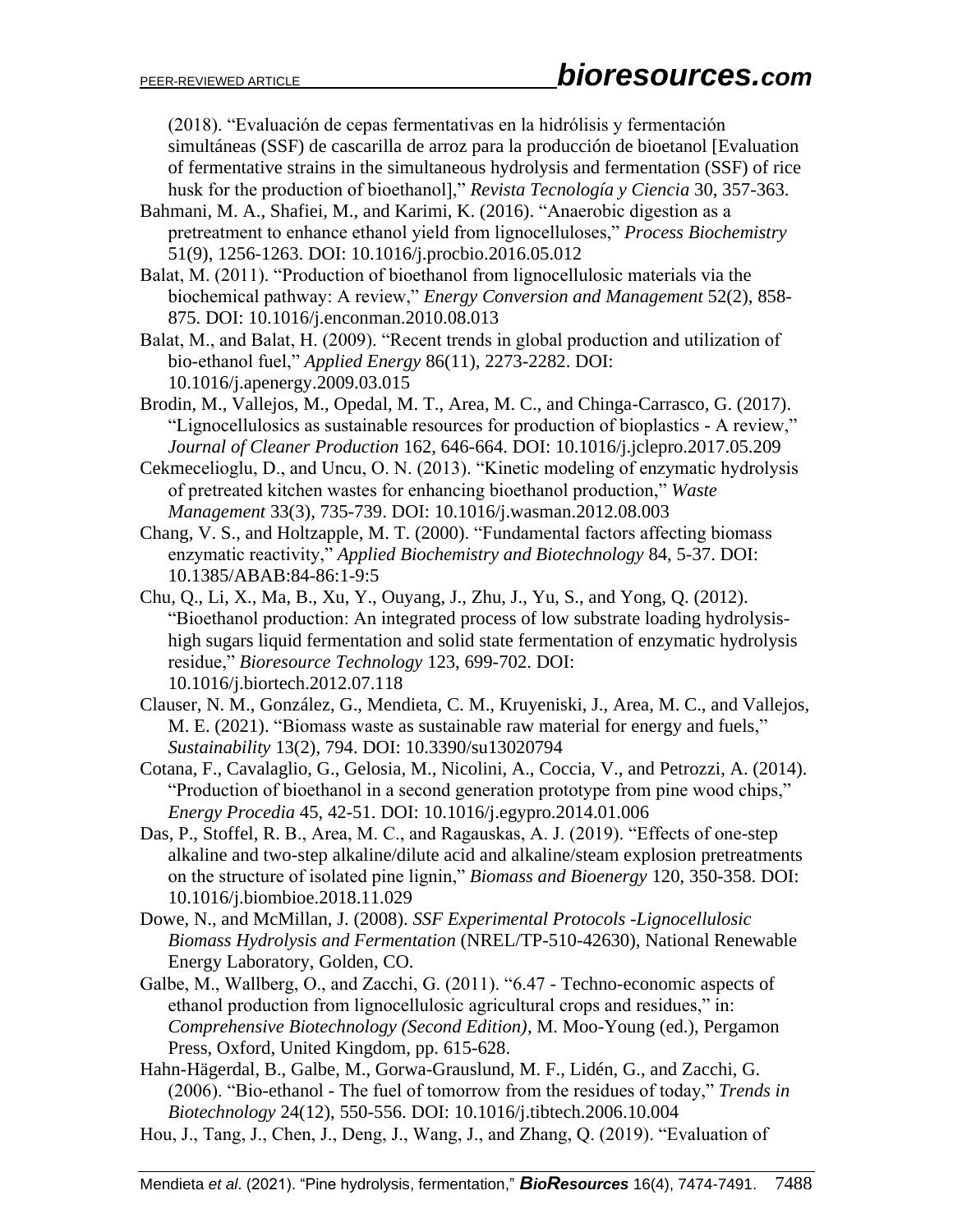inhibition of lignocellulose-derived by-products on bioethanol production by using the QSAR method and mechanism study," *Biochemical Engineering Journal* 147, 153-162. DOI: 10.1016/j.bej.2019.04.013

Imlauer, C. M., Area, M. C., Raffaeli, N., and Felissia, F. E. (2021). "Study on soda/ethanol delignification of pine sawdust for a biorefinery," Unpublished.

Ishizaki, H., and Hasumi, K. (2014). "Chapter 10 - Ethanol production from biomass," in: *Research Approaches to Sustainable Biomass Systems*, S. Tojo and T. Hirasawa (ed.), Academic Press, Cambridge, MA, pp. 243-258.

Kang, Q., Appels, L., Baeyens, J., Dewil, R., and Tan, T. (2014). "Energy-efficient production of cassava-based bio-ethanol," *Advances in Bioscience and Biotechnology* 5(12), 925-939. DOI: 10.4236/abb.2014.512107

Kruyeniski, J. (2017). *Influencia del Pretratamiento de Residuos Forestoindustriales sobre la Producción de Bioetanol* [*Influence of Pretreatment of Forestry-Industrial Waste on Bioethanol Production*], Ph.D. Disseration, National University of Misiones, Posadas, Argentina

Kruyeniski, J., Ferreira, P. J. T., Carvalho, M. d. G. V. S., Vallejos, M. E., Felissia, F. E., and Area, M. C. (2019). "Physical and chemical characteristics of pretreated pine sawdust and its enzymatic hydrolysis," *Industrial Crops and Products* 130, 528-536. DOI: 10.1016/j.indcrop.2018.12.075

Laharrague, N. (2018). *Censo Nacional de Aserraderos*, Dirección Nacional de Desarrollo Foresto Industrial, Misiones, Argentina.

Lehninger, A. (1981). *Principios de Bioquímica [Principles of Biochemistry]*, Second Edition, Editorial Pueblo y Educación, Chapter 8, 189-218.

Li, C., Yoshimoto, M., Tsukuda, N., Fukunaga, K., and Nakao, K. (2004). "A kinetic study on enzymatic hydrolysis of a variety of pulps for its enhancement with continuous ultrasonic irradiation," *Biochemical Engineering Journal* 19(2), 155-164. DOI: 10.1016/j.bej.2003.12.010

Matsuura, M., Sasaki, J., and Murao, S. (1995). "Studies on *β*-glucosidases from soybeans that hydrolyze daidzin and genistin : Isolation and characterization of an isozyme," *Biosciencie, Biotechnology & Biochemistry* 59(9), 1623-1627. DOI: 10.1271/bbb.59.1623

Mendes-Texeira, C. V., Vergara, V., Carbajo, J. M., Villar, J. C., Rocha, J. M., Videira, M. (2020). "Bioconversion of pine stumps to ethanol: pretreatment and simultaneous saccharification and fermentation," *Holzforschung* 74(2), 212-216. DOI: <https://doi.org/10.1515/hf-2018-0126>

Mendieta, C. M., Vallejos, M. E., Felissia, F. E., Chinga-Carrasco, G., and Area, M. C. (2019). "Review: Bio-polyethylene from wood wastes," *Journal of Polymers and the Environment* 28(1), 1-16. DOI: 10.1007/s10924-019-01582-0

Mendieta, C. M., Cardozo, R. E., Felissia, F. E., Clauser, N. M., Vallejos, M. E., and Area, M. C. (2021). "Bioconversion of wood waste to bio-ethylene: A review," *BioResources* 16(2), 4411-4437. DOI: [10.15376/biores.16.2.Mendieta](http://dx.doi.org/10.15376/biores.16.2.Mendieta)

Mussatto, S. I., Dragone, G., Guimarães, P. M. R., Silva, J. P. A., Carneiro, L. M., Roberto, I. C., Vicente, A., Domingues, L., and Teixeira, J. A. (2010). "Technological trends , global market , and challenges of bio-ethanol production," *Biotechnology Advances* 28(6), 817-830. DOI: 10.1016/j.biotechadv.2010.07.001

Olofsson, K., Bertilsson, M., and Lidén, G. (2008). "A short review on SSF - An interesting process option for ethanol production from lignocellulosic feedstocks," *Biotechnology for Biofuels* 1, 1-14. DOI: 10.1186/1754-6834-1-7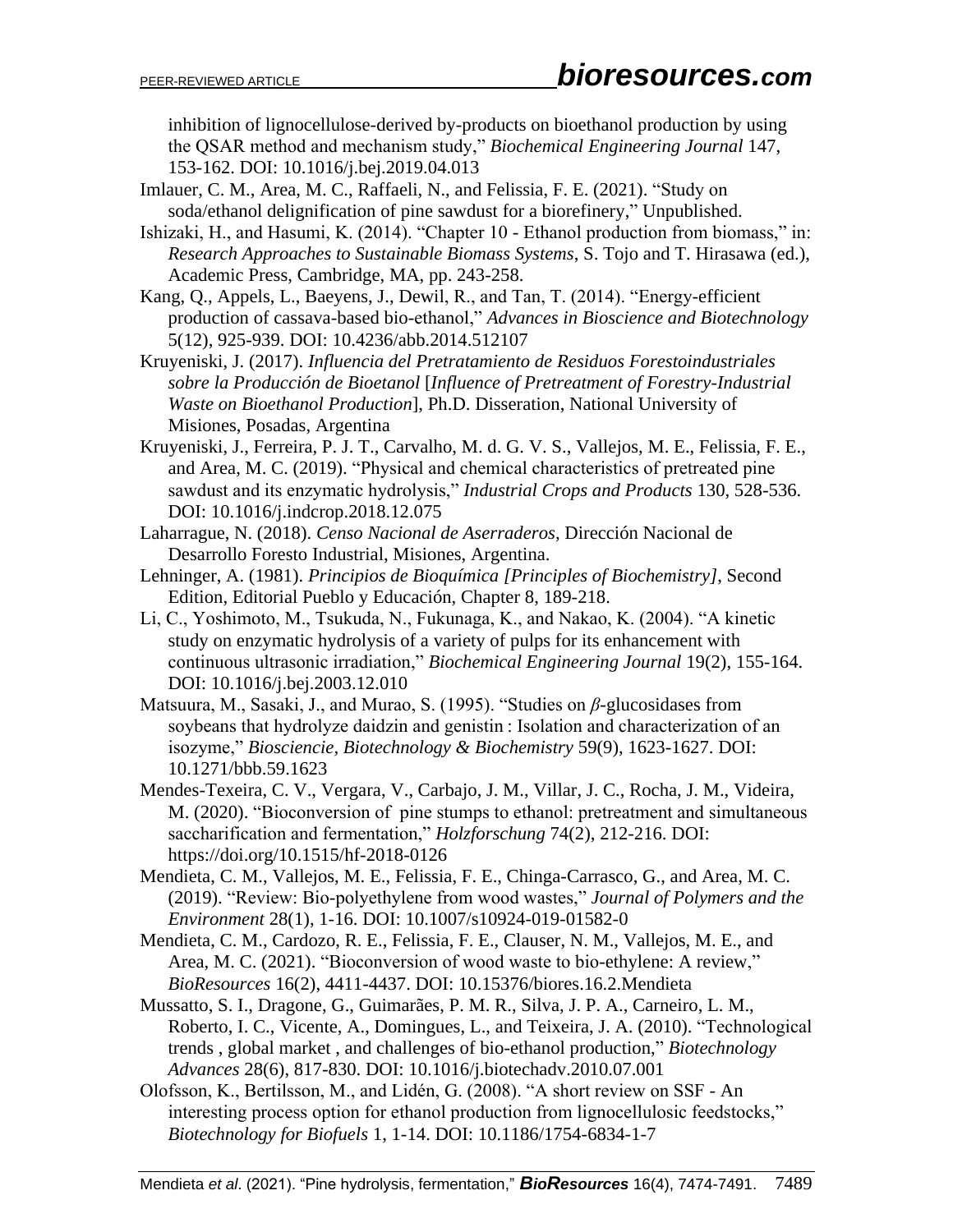Olsson, L., and Hahn-Hägerdal, B. (1996). "Fermentation of lignocellulosic hydrolysates for ethanol production," *Enzyme and Microbial Technology* 18(5), 312-331. DOI: 10.1016/0141-0229(95)00157-3

Pabón, A. M. A., Felissia, F. E., Mendieta, C. M., Chamorro, E., and Area, M. C. (2020). "Improvement of bioethanol production from rice husks," *Cellulose Chemistry and Technology* 54(7-8), 689-698. DOI: 10.35812/CelluloseChemTechnol.2020.54.68

Pabón, A. M. A., Retrepo, A. F. V., Zapata, W. A., Chamorro, E. R., and Area, M. C. (2019). "Optimización de la hidrólisis enzimática de la cascarilla de arroz [Optimization of the enzymatic hydrolysis of rice husk]," *Repositorio Español de Ciencia y Tecnología* 32(1), 64-70. DOI: 10.36995/j.recyt.2019.32.010

Posen, I. D., Griffin, W. M., Matthews, H. S., and Azevedo, I. L. (2014). "Changing the renewable fuel standard to a renewable material standard: Bioethylene case study," *Environmental Science and Technology* 49(1), 93-102. DOI: 10.1021/es503521r

Resch, M. G., Baker, J. O., and Decker, S. R. (2015). *Low Solids Enzymatic Saccharification of Lignocellulosic Biomass* (NREL/TP-5100-63351), National Renewable Energy Laboratory, Golden, CO.

Robak, K., and Balcerek, M. (2018). "Review of second generation bioethanol production from residual biomass," *Food Technology and Biotechnology* 56(2), 174- 187. DOI: 10.17113/ftb.56.02.18.5428

- Rodríguez, M. D., Castrillo, M. L., Velázquez, J. E., Kramer, G. R., Sedler, C., Zapata, P. D., and Villalba, L. (2017). "Obstención de azucares fermentables a partir de aserrín de pino pretratado secuencialmente con ácido-base [Obtaining fermentable sugars from pine saw dust sequentially pre-treated with acid-base]," *Revista Internacional de Contaminación Ambiental* 33(2), 317-324. DOI: 10.20937/RICA.2017.33.02.12
- Roskoski, R. (2015). "Michaelis-Menten kinetics," in: *Reference Module in Biomedical Sciences*, R. Roskoski (ed.), Elsevier, Amsterdam, Netherlands, pp. 1-10.
- Sannigrahi, P., Miller, S. J., and Ragauskas, A. J. (2010). "Effects of organosolv pretreatment and enzymatic hydrolysis on cellulose structure and crystallinity in loblolly pine," *Carbohydrate Research* 345(7), 965-970. DOI: 10.1016/j.carres.2010.02.010

Schenck, A. v., Berglin, N., and Uusitalo, J. (2013). "Ethanol from Nordic wood raw material by simplified alkaline soda cooking pre-treatment," *Applied Energy* 102, 229-240. DOI: 10.1016/j.apenergy.2012.10.003

- Sluiter, A., Hames, B., Ruiz, R., Scarlata, C., Sluiter, J., Templeton, D., and Crocker, D. (2004). *Determination of Structural Carbohydrates and Lignin in Biomass* (NREL/ TP-510-42618), National Renewable Energy Laboratory, Golden, CO.
- Sluiter, A., Ruiz, R., Scarlata, C., Sluiter, J., and Templeton, D. (2008). *Determination of Extractives in Biomass* (NREL/TP-510-42619), National Renewable Energy Laboratory, Golden, CO.
- Taherzadeh, M. J., and Karimi, K. (2007). "Enzyme-based hydrolysis processes for ethanol from lignocellulosic materials: A review," *BioResources* 2(4), 707-738. DOI: 10.15376/biores.2.4.707-738
- Tian, X., Rehmann, L., Xu, C. C., Fang, Z. (2016). "Pretreatment of eastern white pine (*Pinus strobes* L.) for enzymatic hydrolysis and ethanol production by organic electrolyte solutions," *ACS Sustainable Chemistry & Engineering* 4(5), 2822-2829. DOI: 10.1021/acssuschemeng.6b00328
- Tomczak, J. M., and Węglarz-Tomczak, E. (2019). "Estimating kinetic constants in the Michaelis-Menten model from one enzymatic assay using Approximate Bayesian